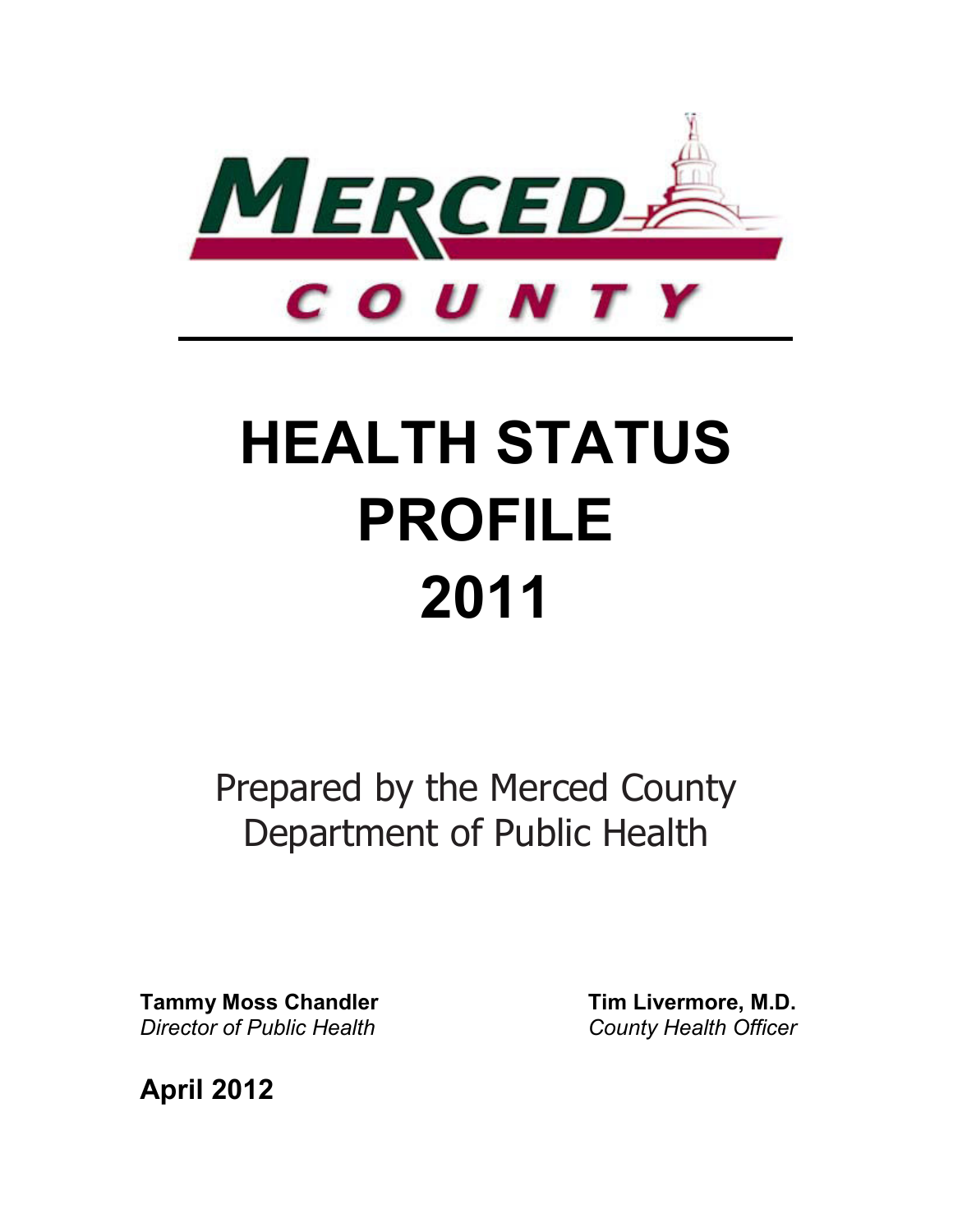# **ACKNOWLEDGEMENTS**

The primary data sources for this report were the California Department of Public Health, Center for Health Statistics, Office of Health Information and Research, County Health Status Profiles - annual reports for the years 2007 through 2011.

Special acknowledgement is made to Kelly Rose, MPH, Epidemiologist, for preparing the charts and data summaries, and for her contributions toward the final production of the report document.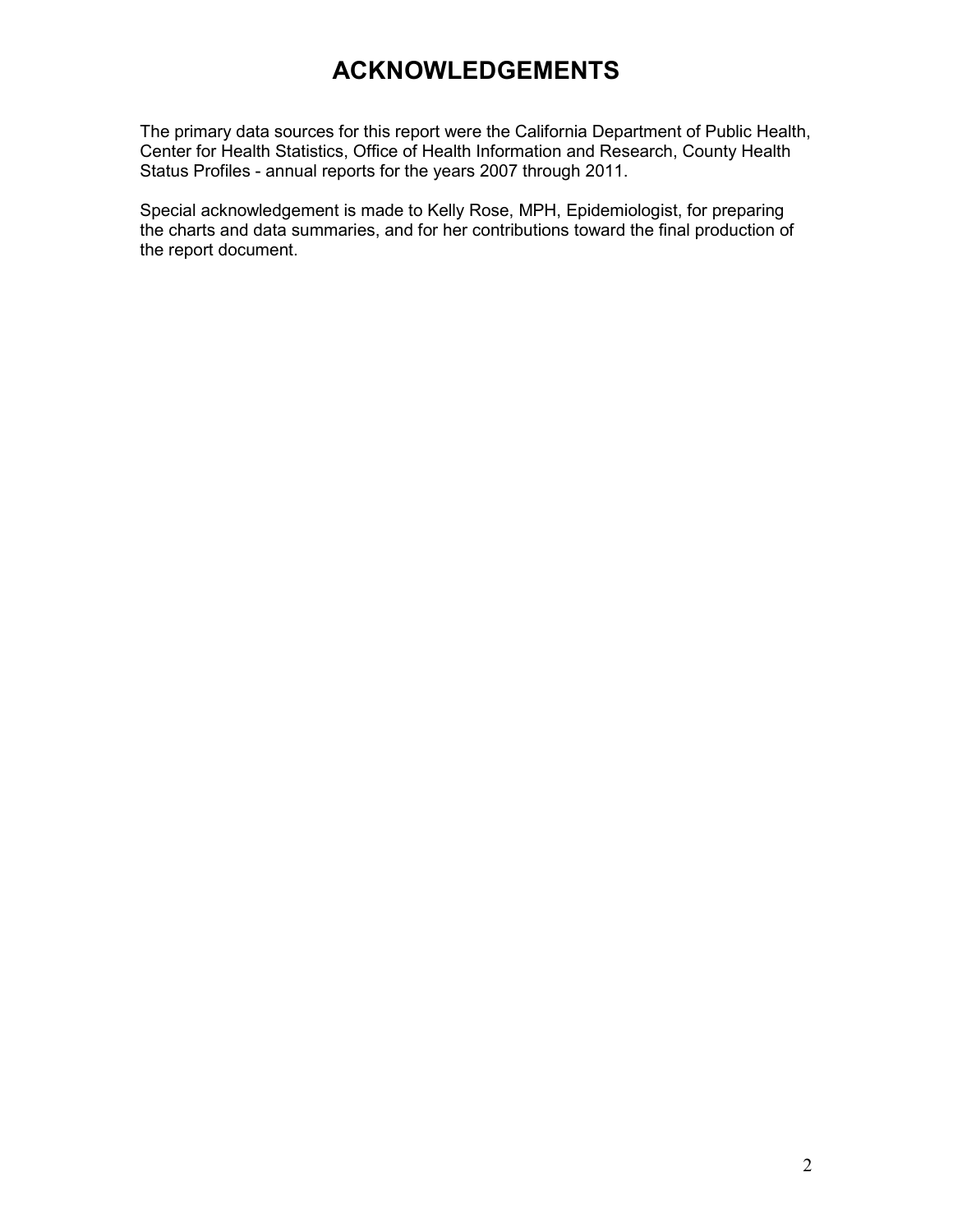# **TABLE OF CONTENTS**

| DEATHS DUE TO CEREBROVASCULAR DISEASE (STROKE) 2003-2009 15    |  |
|----------------------------------------------------------------|--|
|                                                                |  |
| DEATHS DUE TO CHRONIC LOWER RESPIRATORY DISEASE 2003-2009 17   |  |
| DEATHS DUE TO CHRONIC LIVER DISEASE AND CIRRHOSIS 2003-2009 18 |  |
|                                                                |  |
| DEATHS DUE TO MOTOR VEHICLE TRAFFIC CRASHES 2003-2009  20      |  |
|                                                                |  |
|                                                                |  |
|                                                                |  |
|                                                                |  |
|                                                                |  |
|                                                                |  |
|                                                                |  |
|                                                                |  |
|                                                                |  |
|                                                                |  |
|                                                                |  |
|                                                                |  |
| BIRTHS TO ADOLESCENT MOTHERS, 15 TO 19 YEARS OLD 2003-2009 34  |  |
| LATE OR NO PRENATAL CARE DURING PREGNANCY 2003-2009  35        |  |
| "ADEQUATE/ADEQUATE PLUS" PRENATAL CARE DURING PREGNANCY 2003-  |  |
|                                                                |  |
|                                                                |  |
|                                                                |  |
|                                                                |  |
|                                                                |  |
|                                                                |  |
|                                                                |  |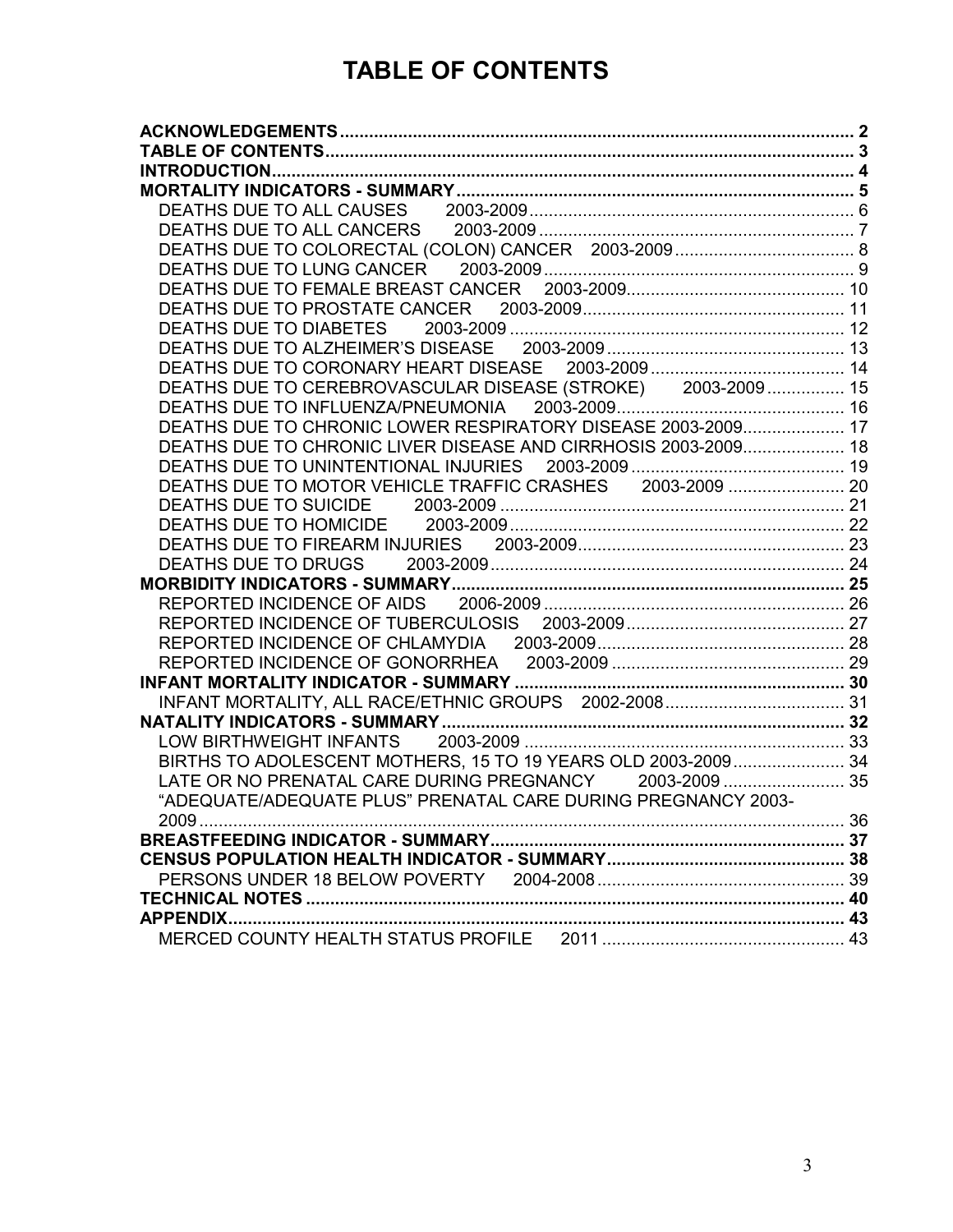# **INTRODUCTION**

This *Merced County Health Status Profile - 2011* report presents public health data that can be directly compared with clearly established benchmarks, such as national and state standards, and county-level populations of similar composition. In addition, it provides some trend related data by both indicator measurement levels and by ranking position among the 58 counties that comprise the state of California. The Appendix (page 44) provides the most recent (based on 2007-2009 data; 2006-2008 for infant mortality) comparison table of Merced County's rates/percentages for selected health indicators, the target rates established for Healthy People 2010 National Objectives, and the California and United States rates where available.

This report contains vital statistics and morbidity information that show the population, number of events, crude rates, and age-adjusted death rates (when applicable) or percentages by county and state for selected health indicator. The general format for each selected indicator is to 1) use a bar chart to provide a side-by-side comparison between Merced County and the State of California for each available three-year average time period, 2) indicate the Healthy People 2010 National Objective on the chart (if one has been established), 3) indicate the ranking position received by Merced County (from  $1<sup>st</sup>$  to 58<sup>th</sup> out of 58 total counties) for each available three-year average time period, and 4) provide narrative highlights specific to each of the selected indicators.

Estimated rates and percentages that are categorized as unreliable (relative standard error ≥23 percent) are marked in the Appendix with an asterisk (\*). Rates, percentages, and confidence limits not calculated for zero events are shown as dashes (-).

Data limitations and qualifications are provided in the Technical Notes (pages 40 to 42) to assist the reader with interpretation and comparison of these Merced County specific data and for other county and state level comparison data.

To access electronic copies of this report and other Merced County related public health reports, visit the Merced County Department of Public Health site on the Internet at: http://www.co.merced.ca.us/index.aspx?nid=82

If you have questions about this report, please write or phone:

Merced County Department of Public Health 260 E. 15th Street Merced, CA 95341 (209) 381-1200 (209) 381-1215 (FAX)

Suggested Citation:

Merced County Department of Public Health, *County Health Status Profile 2011,* April 2012.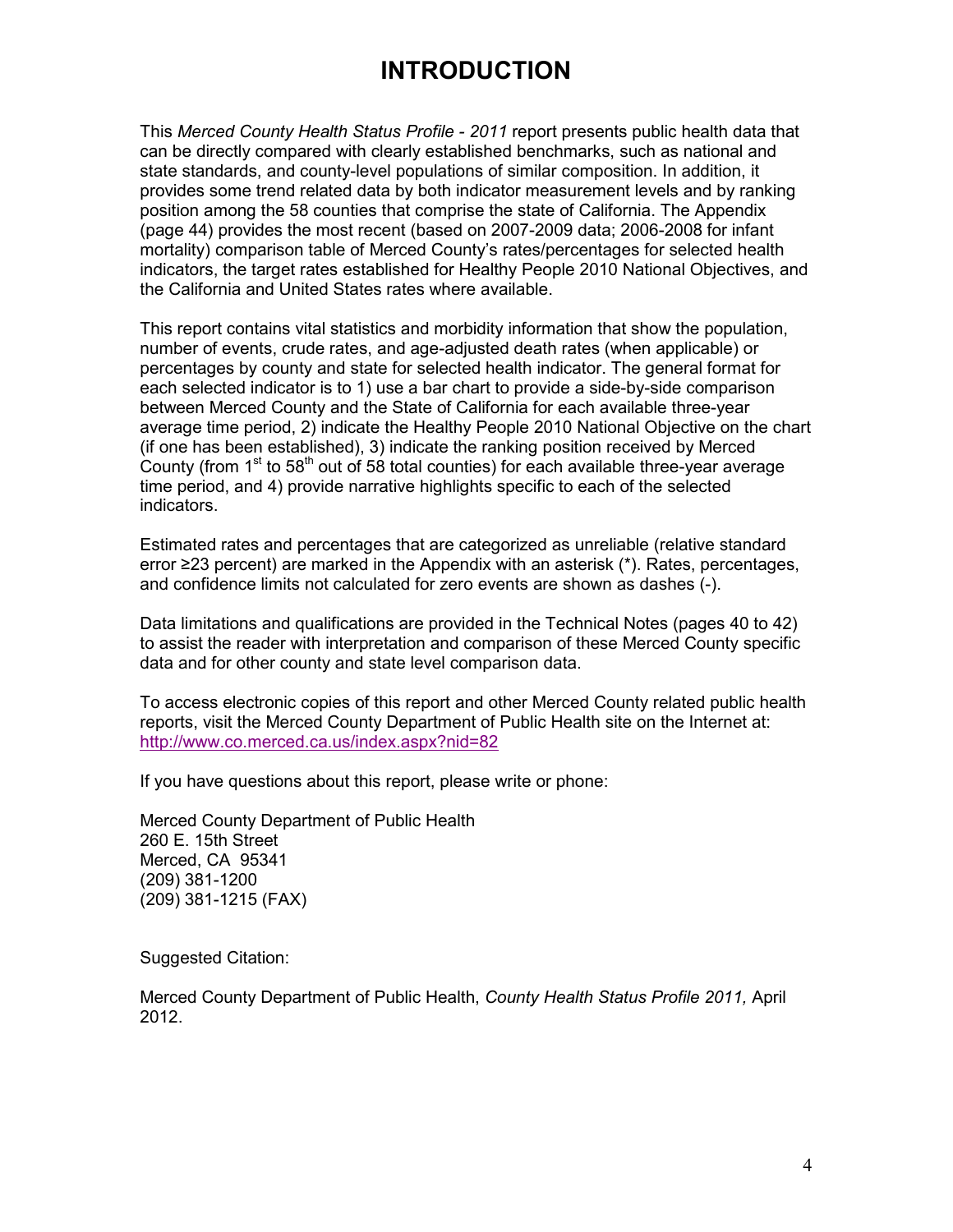# MORTALITY INDICATORS - SUMMARY

- Merced County mortality rates in 2007-2009 were among the **worst** out of 58 counties in California for the following indicators:
	- Lung cancer ranked  $39<sup>th</sup>$ , all causes (41<sup>st</sup>), colorectal cancer (41<sup>st</sup>), motor vehicle traffic crashes  $(41<sup>st</sup>)$ , cerebrovascular disease  $(41<sup>st</sup>)$ , chronic lower respiratory disease (43 $<sup>rd</sup>$ ), diabetes (48<sup>th</sup>), homicide (50<sup>th</sup>), coronary heart</sup> disease  $(54^{\text{th}})$ .
- Merced County mortality rates in 2007-2009 were among the **best** out of 58 counties in California for the following indicators:
	- Suicide ranked  $12^{th}$ , prostate cancer (19<sup>th</sup>).
- 14 out of 19 mortality indicators contained a Healthy 2010 National Objective.
	- Merced County *met* 4 Healthy People 2010 National Objectives in 2007- 2009: deaths from *female breast cancer, prostate cancer, coronary heart disease,* and *cerebrovascular disease (stroke)*.
- When compared to the State of California, the 2007-2009 age-adjusted mortality rates in Merced County were **significantly higher** for the following indicators:
	- **All causes** (735.0 per 100,000 population) were 12.7 percent higher than the rate for the State of California (647.2 per 100,000 population).
	- **Coronary heart disease** (157.1 per 100,000 population) was 20.4 percent higher than the rate for the State of California (128.0 per 100,000 population).
	- **Chronic lower respiratory disease** (47.2 per 100,000 population) was 24.0 percent higher than the rate for the State of California (37.1 per 100,000 population).
	- **Unintentional injuries** (40.9 per 100,000 population) were 35.1 percent higher than the rate for the State of California (28.7 per 100,000 population).
	- **Motor vehicle traffic crashes** (16.1 per 100,000 population) were 54.6 percent higher than the rate for the State of California (9.2 per 100,000 population).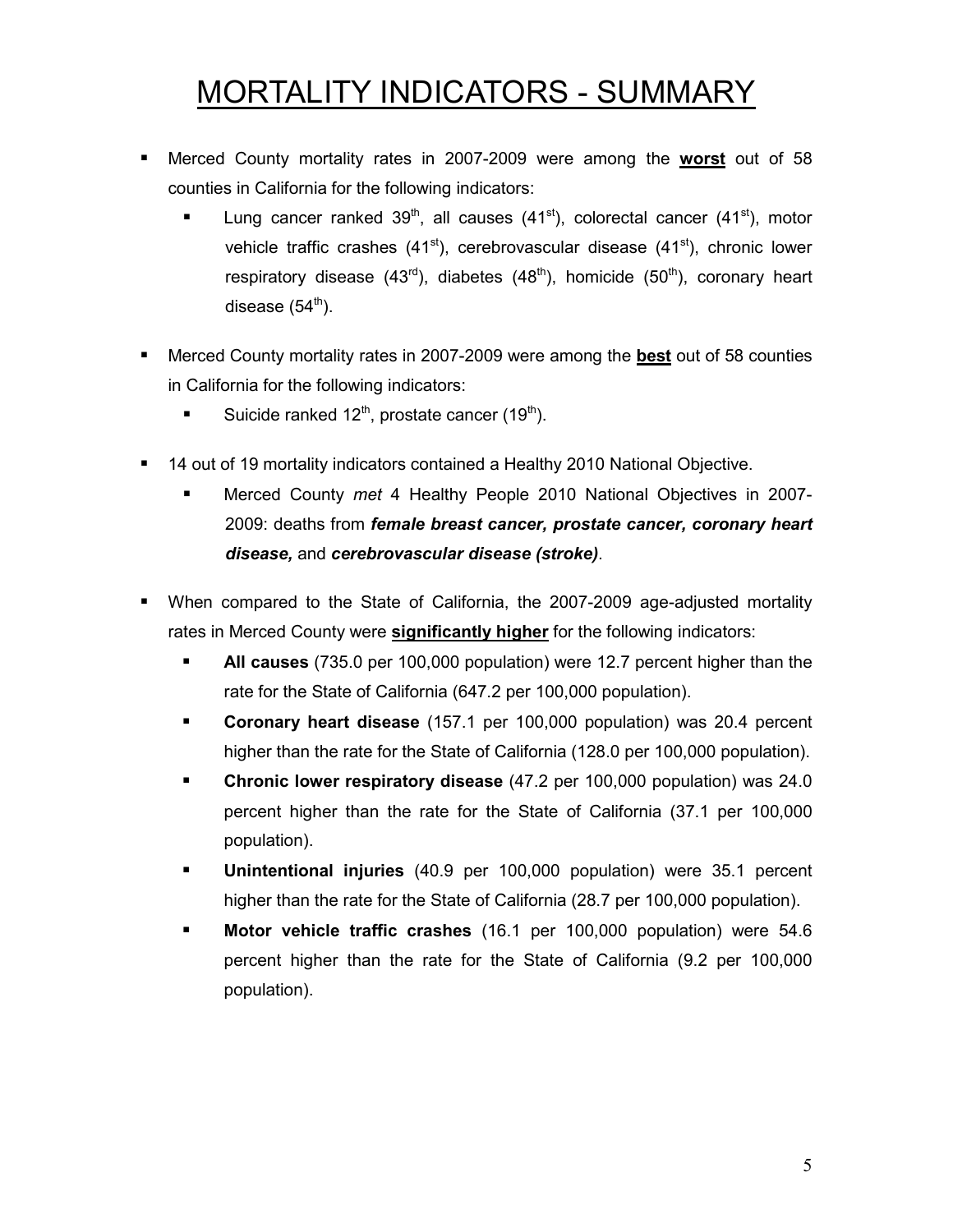

- The three-year average number of deaths from all causes in Merced County from 2007 to 2009 was 1,460.3 or approximately one death for every 179 persons.
- The age-adjusted mortality rate from all causes in Merced County for the threeyear period from 2007 to 2009 was 735.0 per 100,000 population.
- The 2007-2009 age-adjusted mortality rate decreased 2.5 percent from the 2006- 2008 rate of 753.8 per 100,000 population.
- The 2007-2009 age-adjusted mortality rate in Merced County was ranked 41<sup>st</sup> out of 58 counties.

**Note:** Counties were ranked from the lowest mortality rate  $(1<sup>st</sup>)$  to the highest mortality rate  $(58<sup>th</sup>)$ .

#### **DATA SOURCE**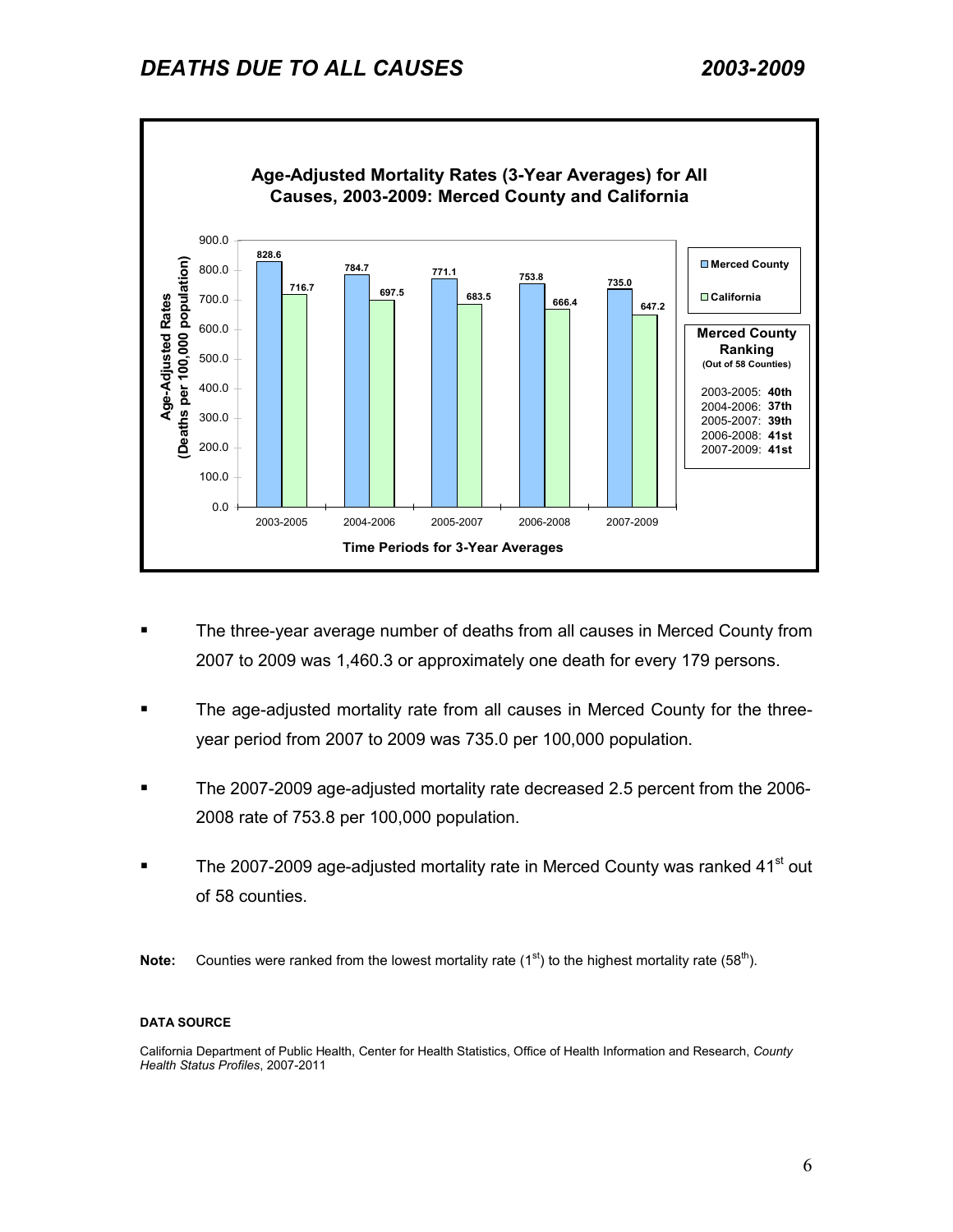

- The three-year average number of deaths from all cancers in Merced County from 2007 to 2009 was 312.7 or approximately one death for every 837 persons.
- The age-adjusted mortality rate from all cancers in Merced County for the threeyear period from 2007 to 2009 was 160.0 per 100,000 population.
- The 2007-2009 age-adjusted mortality rate decreased 1.4 percent from the 2006- 2008 rate of 162.2 per 100,000 population.
- The 2007 to 2009 age-adjusted mortality rate in Merced County was ranked  $32<sup>nd</sup>$ out of 58 counties.
- Merced County did *not* meet the Healthy People 2010 National Objective of no more than 158.6 age-adjusted deaths due to all cancers per 100,000 population.

**Note:** Counties were ranked from the lowest mortality rate  $(1^{st})$  to the highest mortality rate  $(58^{th})$ .

#### **DATA SOURCE**

California Department of Public Health, Center for Health Statistics, Office of Health Information and Research, *County Health Status Profiles*, 2007-2011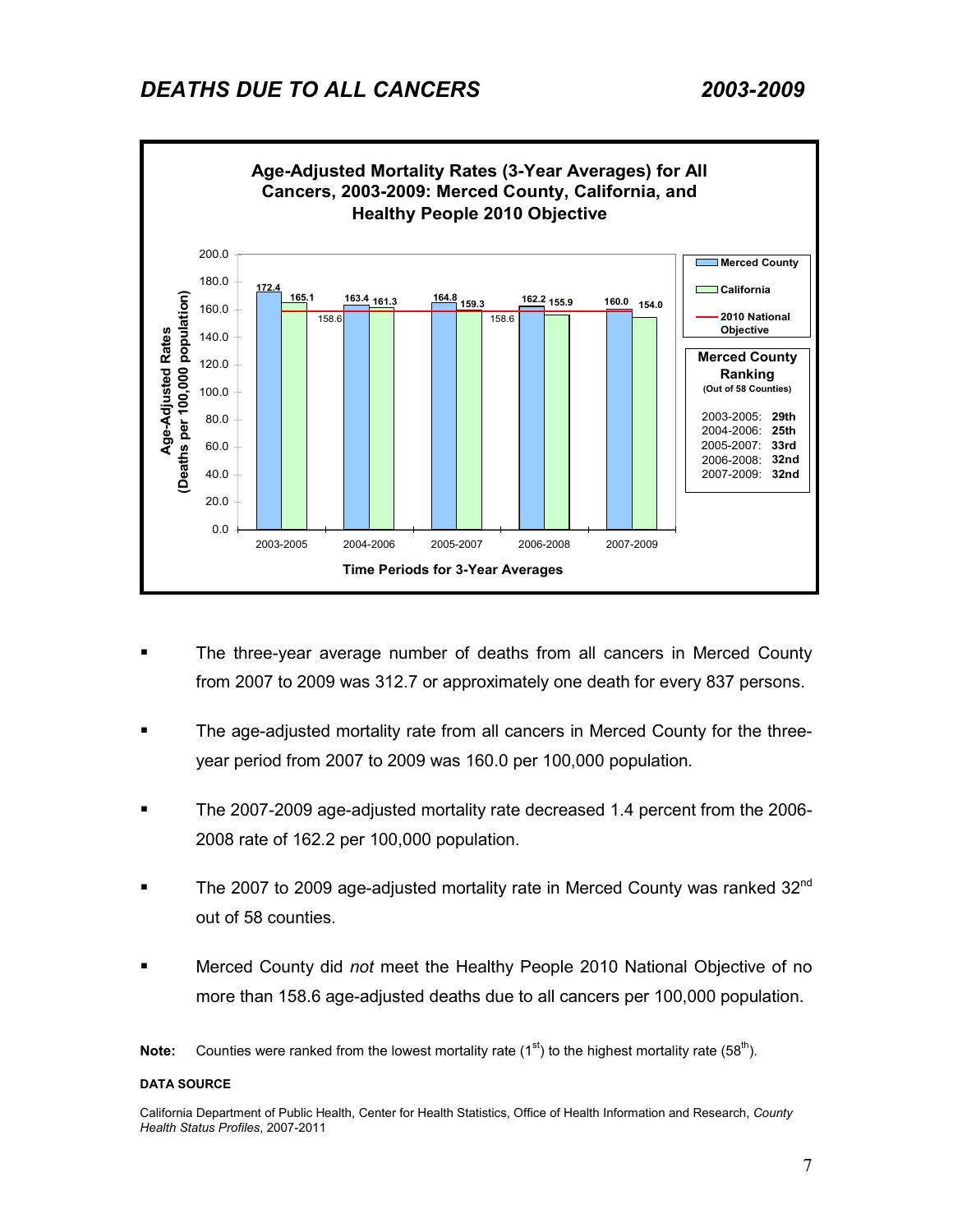

- The three-year average number of deaths from colorectal (colon) cancer in Merced County from 2007 to 2009 was 30.3 or approximately one death for every 8,624 persons.
- The age-adjusted mortality rate from colorectal (colon) cancer in Merced County for the three-year period from 2007 to 2009 was 15.4 per 100,000 population.
- The 2007-2009 age-adjusted mortality rate increased 11.9 percent from the 2006-2008 rate of 13.8 per 100,000 population.
- The 2007 to 2009 age-adjusted mortality rate in Merced County was ranked  $41<sup>st</sup>$ out of 58 counties.
- Merced County did *not* meet the Healthy People 2010 National Objective of no more than 13.7 age-adjusted deaths due to colorectal (colon) cancer per 100,000 population.

**Note:** Counties were ranked from the lowest mortality rate  $(1^{st})$  to the highest mortality rate  $(58<sup>th</sup>)$ .

#### **DATA SOURCE**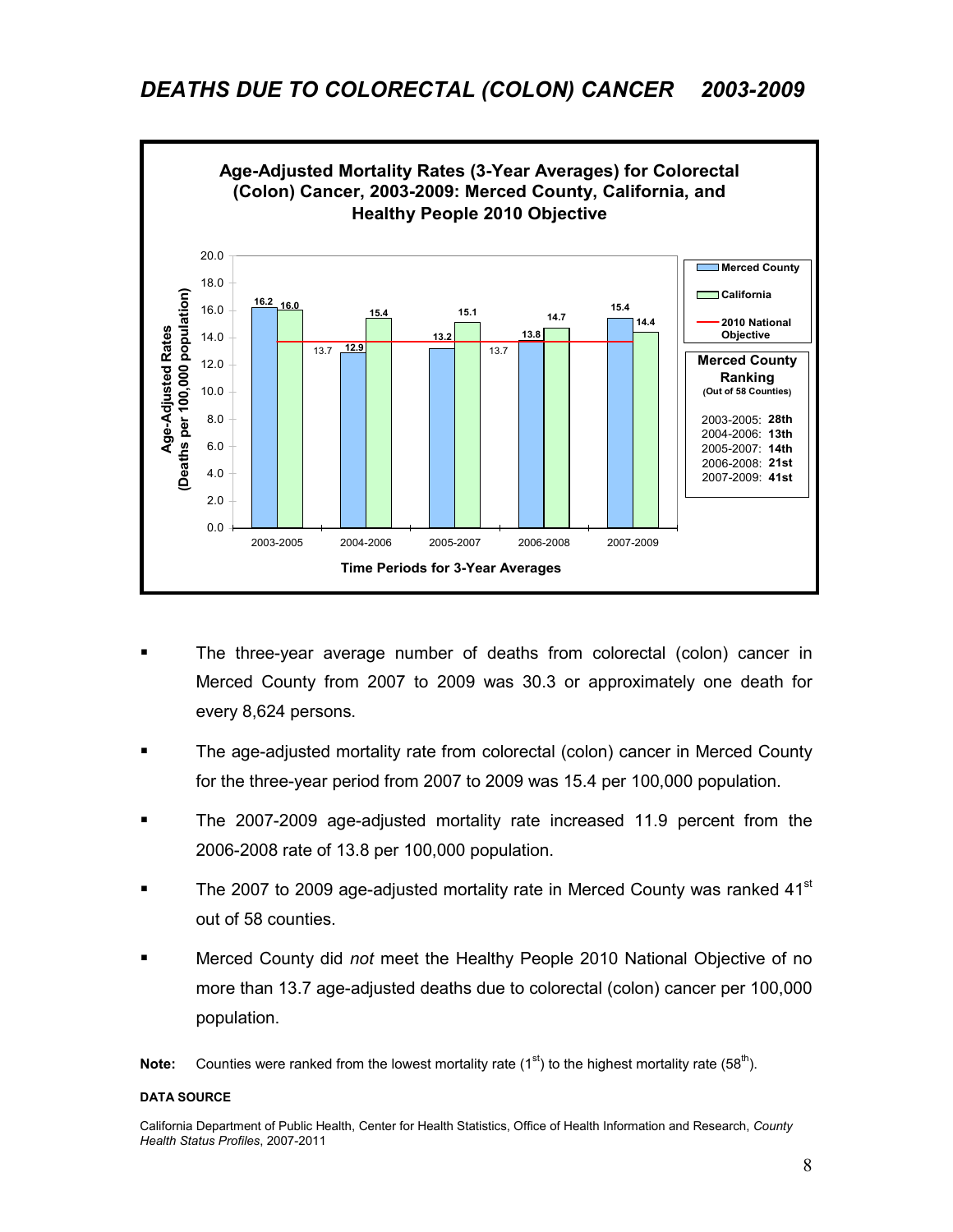

- The three-year average number of deaths from lung cancer in Merced County from 2007 to 2009 was 86.7 or approximately one death for every 3,018 persons.
- The age-adjusted mortality rate from lung cancer in Merced County for the threeyear period from 2007 to 2009 was 44.9 per 100,000 population.
- The 2007-2009 age-adjusted mortality rate decreased 4.6 percent from the 2006- 2008 rate of 47.0 per 100,000 population.
- The 2007-2009 age-adjusted mortality rate in Merced County was ranked  $39<sup>th</sup>$  out of 58 counties.
- Merced County did *not* meet the Healthy People 2010 National Objective of no more than 43.3 age-adjusted deaths due to lung cancer per 100,000 population.

**Note:** Counties were ranked from the lowest mortality rate  $(1^{st})$  to the highest mortality rate  $(58^{th})$ .

#### **DATA SOURCE**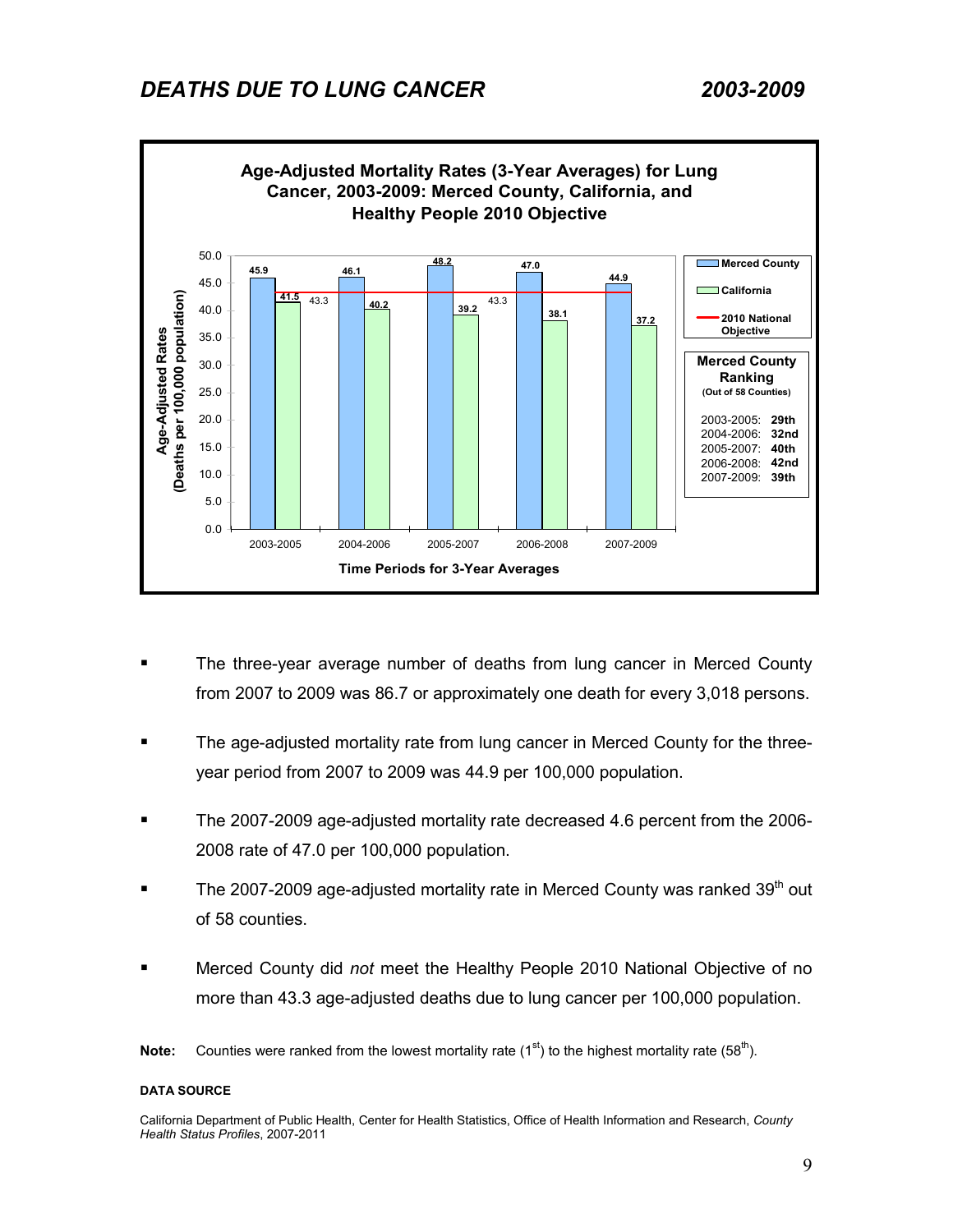

- The three-year average number of deaths from female breast cancer in Merced County from 2007 to 2009 was 22.0 or approximately one death for every 5,899 females.
- The age-adjusted mortality rate from female breast cancer in Merced County for the three-year period from 2007 to 2009 was 20.2 per 100,000 population.
- The 2007-2009 age-adjusted mortality rate decreased 16.3 percent from the 2006-2008 rate of 24.1 per 100,000 population.
- The 2007-2009 age-adjusted mortality rate in Merced County was ranked  $24<sup>th</sup>$  out of 58 counties.
- Merced County *met* the Healthy People 2010 National Objective of no more than 21.3 age-adjusted deaths due to female breast cancer per 100,000 population.

**Note:** Counties were ranked from the lowest mortality rate (1<sup>st</sup>) to the highest mortality rate (58<sup>th</sup>).

#### **DATA SOURCE**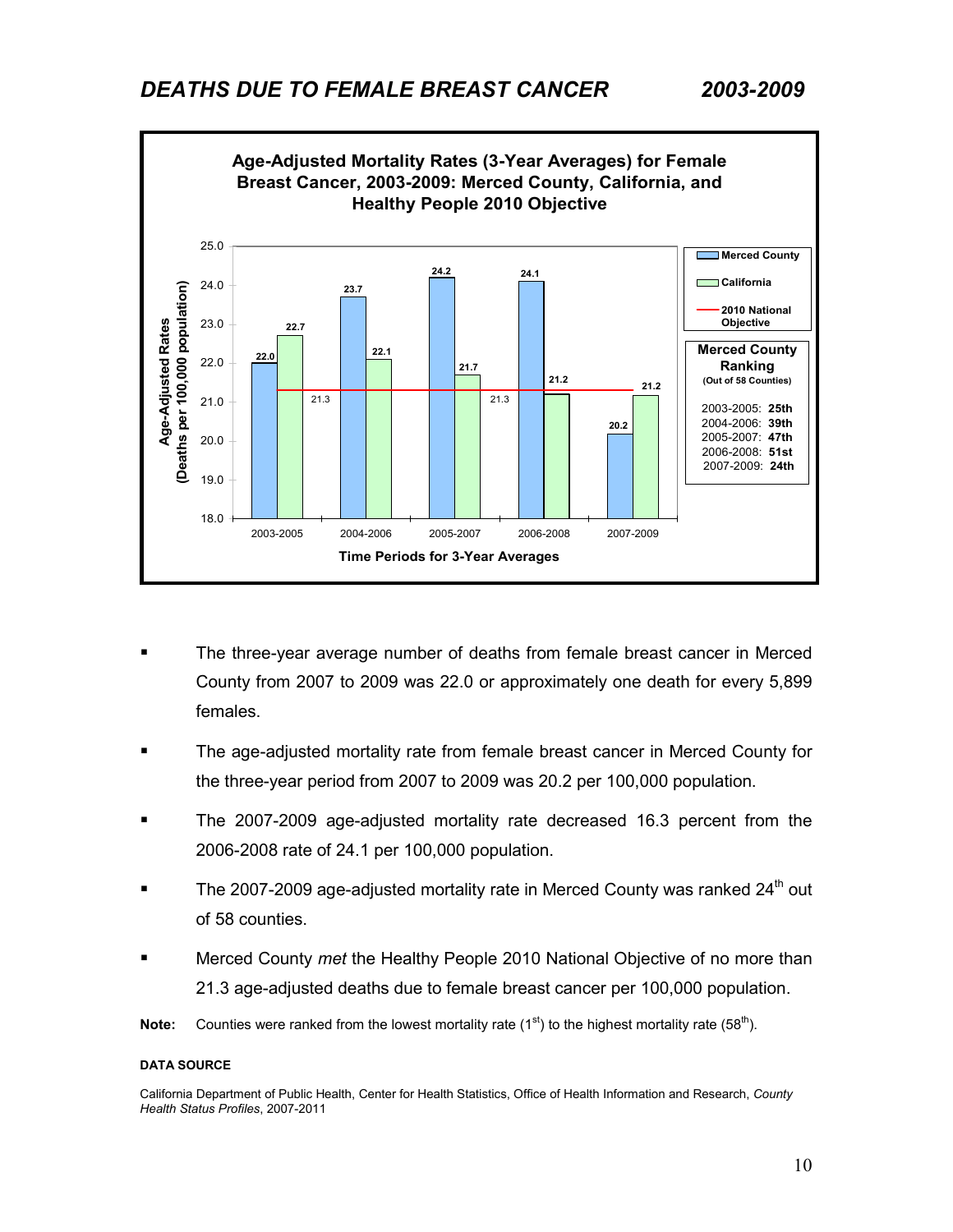

- The three-year average number of deaths from prostate cancer in Merced County from 2007 to 2009 was 15.7 or approximately one death for every 8,414 males.
- **The age-adjusted mortality rate from prostate cancer in Merced County for the** three-year period from 2007 to 2009 was 20.7 per 100,000 population.
- The 2007-2009 age-adjusted mortality rate increased 1.6 percent from the 2006- 2008 rate of 20.4 per 100,000 population.
- The 2007-2009 age-adjusted mortality rate in Merced County was ranked  $19<sup>th</sup>$  out of 58 counties.
- Merced County and California *met* the Healthy People 2010 National Objective of no more than 28.2 age-adjusted deaths due to prostate cancer per 100,000 population.

**Note:** Counties were ranked from the lowest mortality rate  $(1^{st})$  to the highest mortality rate  $(58^{th})$ .

#### **DATA SOURCE**

California Department of Public Health, Center for Health Statistics, Office of Health Information and Research, *County Health Status Profiles*, 2007-2011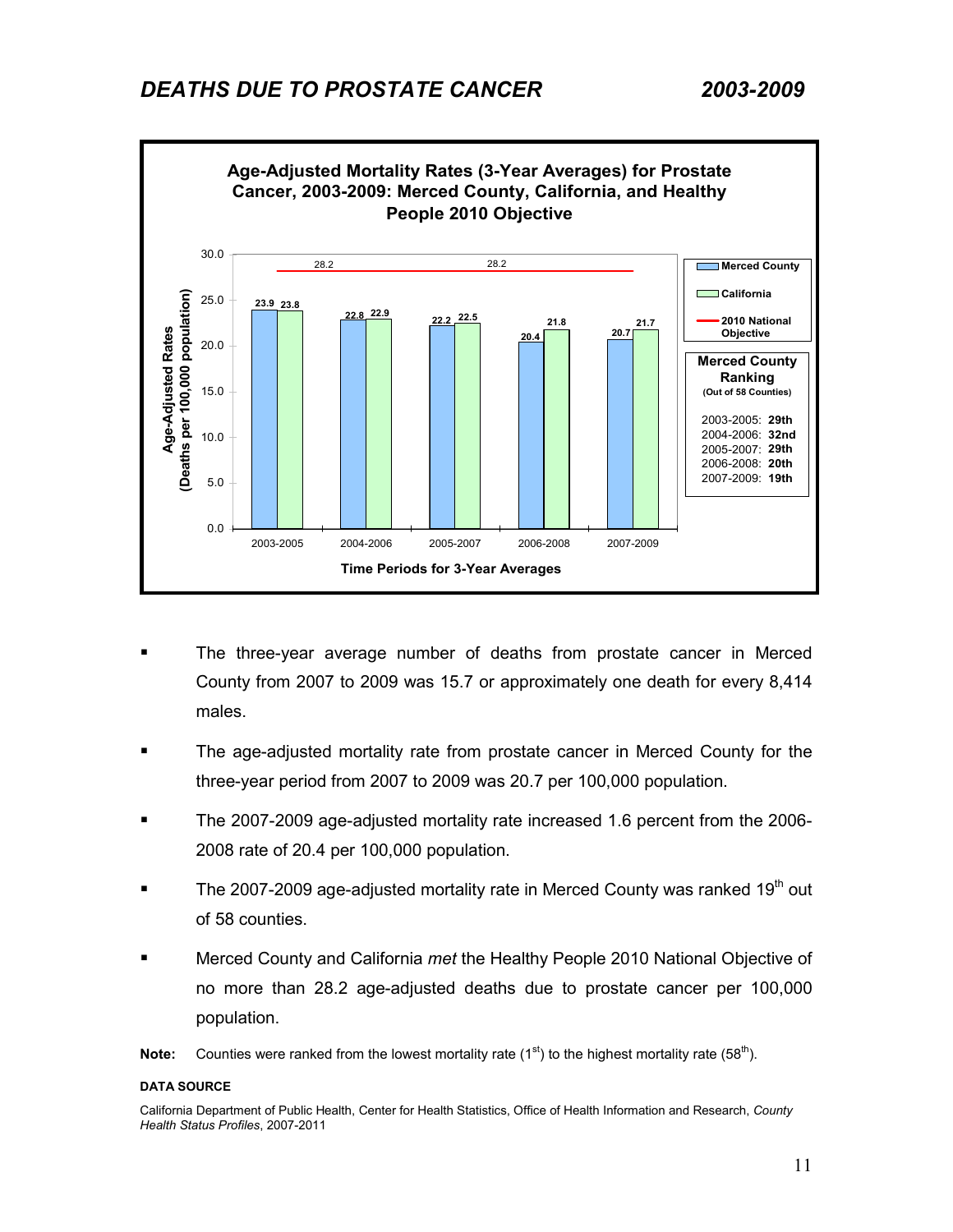

- The three-year average number of deaths from diabetes in Merced County from 2007 to 2009 was 47.7 or approximately one death for every 5,488 persons.
- The age-adjusted mortality rate from diabetes in Merced County for the threeyear period from 2007 to 2009 was 24.6 per 100,000 population.
- The 2007-2009 age-adjusted mortality rate decreased 5.7 percent from the 2006- 2008 rate of 26.1 per 100,000 population.
- The 2007-2009 age-adjusted mortality rate in Merced County was ranked  $48<sup>th</sup>$  out of 58 counties.
- **Note:** Counties were ranked from the lowest mortality rate  $(1^{st})$  to the highest mortality rate  $(58^{th})$ .

#### **DATA SOURCE**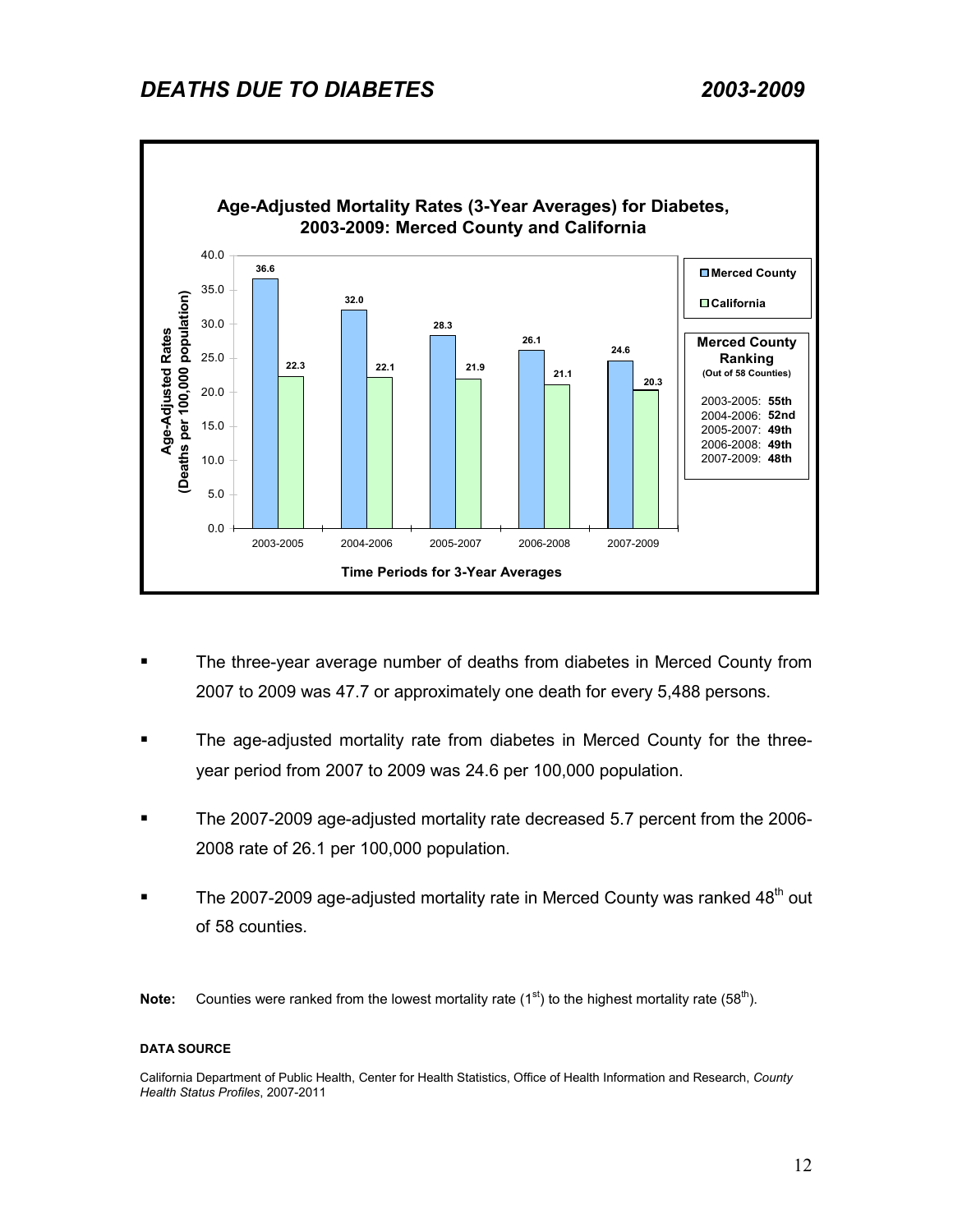

- The three-year average number of deaths from Alzheimer's disease in Merced County from 2007 to 2009 was 36.7 or approximately one death for every 7,134 persons.
- The age-adjusted mortality rate from Alzheimer's disease in Merced County for the three-year period from 2007 to 2009 was 20.1 per 100,000 population.
- The 2007-2009 age-adjusted mortality rate increased 3.7 percent from the 2006- 2008 rate of 19.4 per 100,000 population.
- The 2007-2009 age-adjusted mortality rate in Merced County was ranked  $26<sup>th</sup>$  out of 58 counties.

**Note:** Counties were ranked from the lowest mortality rate (1<sup>st</sup>) to the highest mortality rate (58<sup>th</sup>).

#### **DATA SOURCE**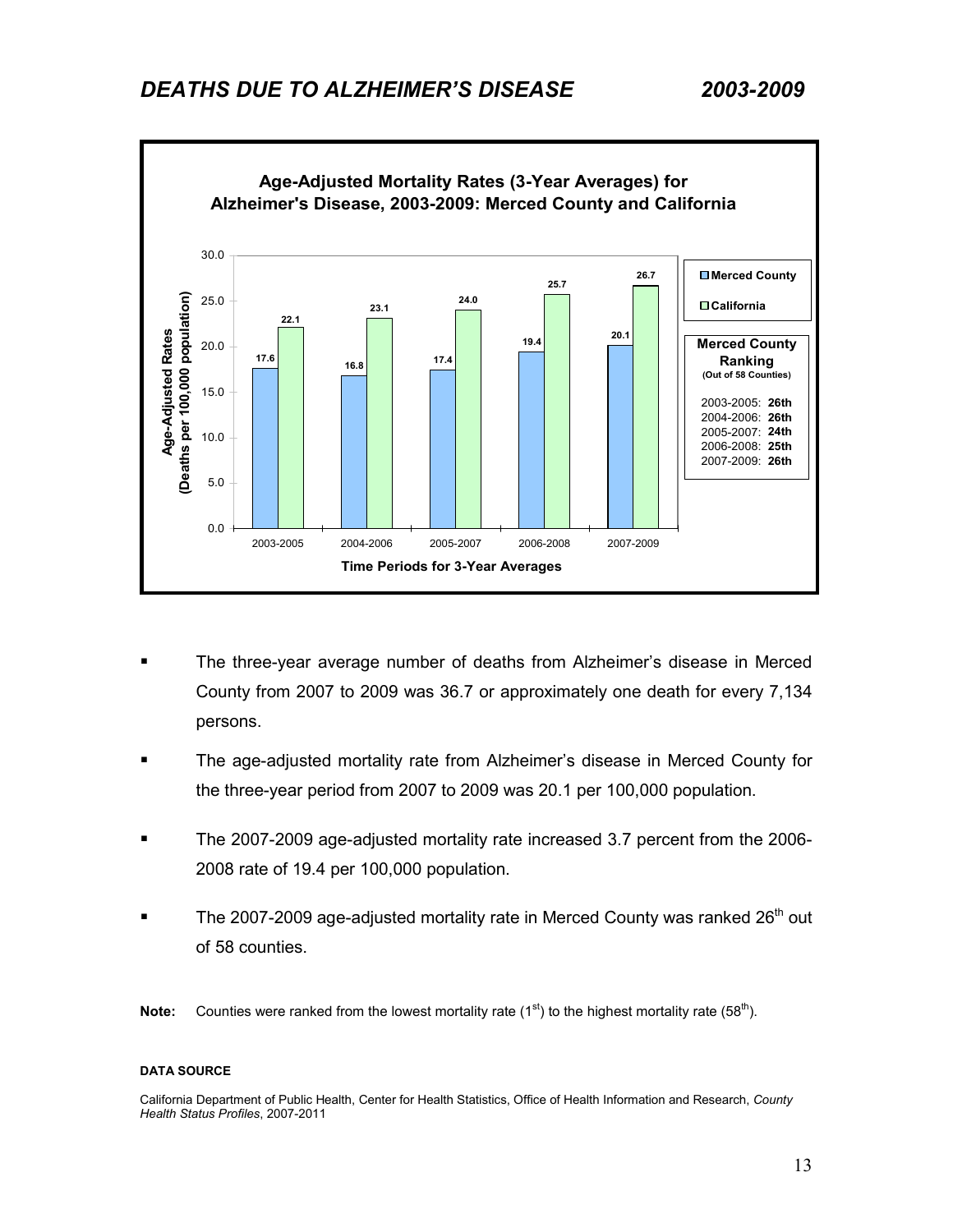

- The three-year average number of deaths from coronary heart disease in Merced County from 2007 to 2009 was 298.7 or approximately one death for every 876 persons.
- The age-adjusted mortality rate from coronary heart disease in Merced County for the three-year period from 2007 to 2009 was 157.1 per 100,000 population.
- The 2007-2009 age-adjusted mortality rate decreased 8.0 percent from the 2006- 2008 rate of 170.7 per 100,000 population.
- The 2007-2009 age-adjusted mortality rate in Merced County was ranked 54<sup>th</sup> out of 58 counties.
- Merced County *met* the Healthy People 2010 National Objective of no more than 162.0 age-adjusted deaths due to coronary heart disease per 100,000 population.

**Note:** Counties were ranked from the lowest mortality rate  $(1^{st})$  to the highest mortality rate  $(58^{th})$ .

#### **DATA SOURCE**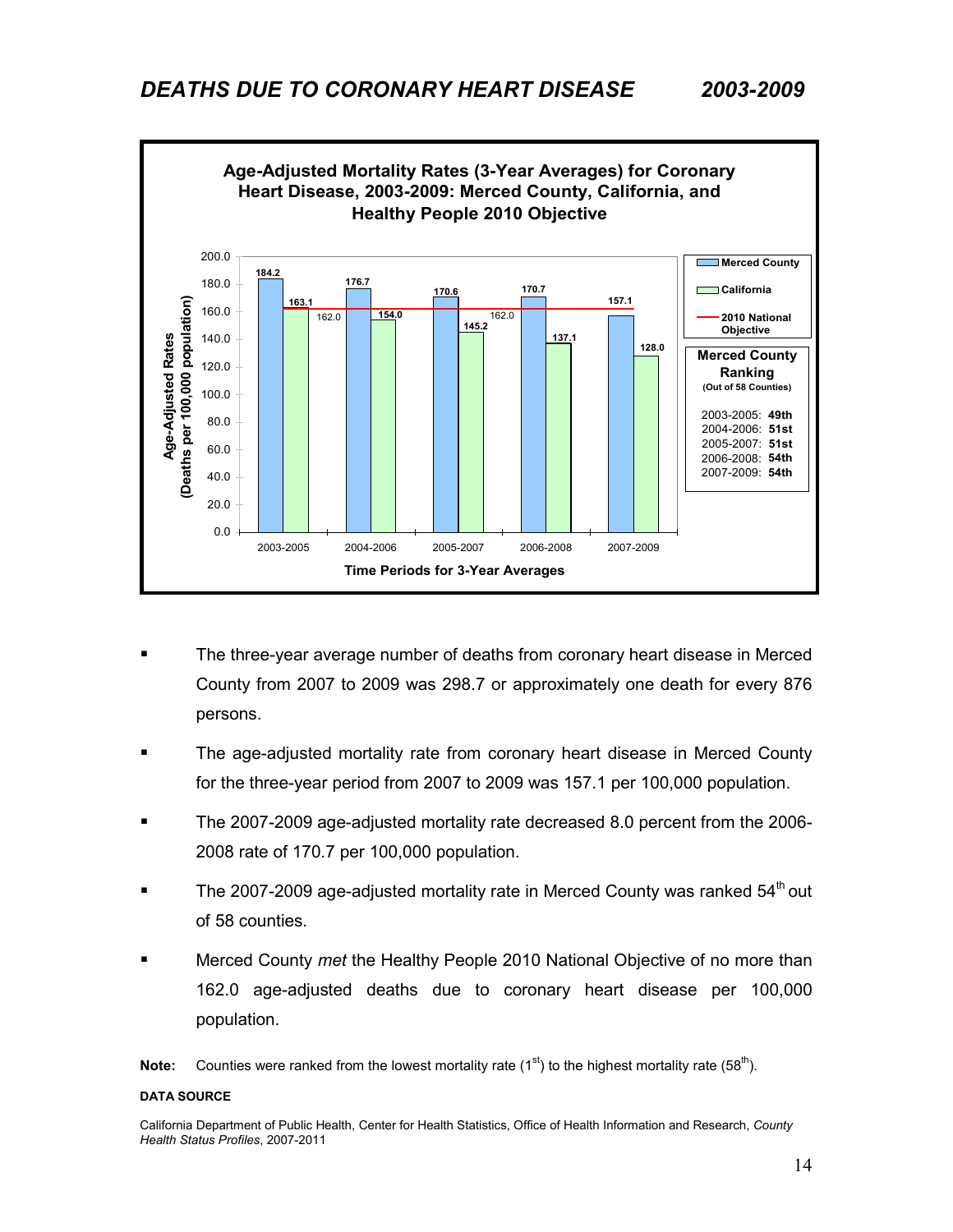# *DEATHS DUE TO CEREBROVASCULAR DISEASE (STROKE) 2003-2009*



- The three-year average number of deaths from cerebrovascular disease (stroke) in Merced County from 2007 to 2009 was 81.0 or approximately one death for every 3,229 persons.
- The age-adjusted mortality rate from stroke in Merced County for the three-year period from 2007 to 2009 was 43.0 per 100,000 population.
- **The 2007-2009 age-adjusted mortality rate decreased 13.4 percent from the** 2006-2008 rate of 49.6 per 100,000 population.
- The 2007-2009 age-adjusted mortality rate in Merced County was ranked 41<sup>st</sup> out of 58 counties.
- Merced County *met* the Healthy People 2010 National Objective of no more than 50.0 age-adjusted deaths due to stroke per 100,000 population.

**Note:** Counties were ranked from the lowest mortality rate  $(1^{st})$  to the highest mortality rate  $(58^{th})$ .

#### **DATA SOURCE**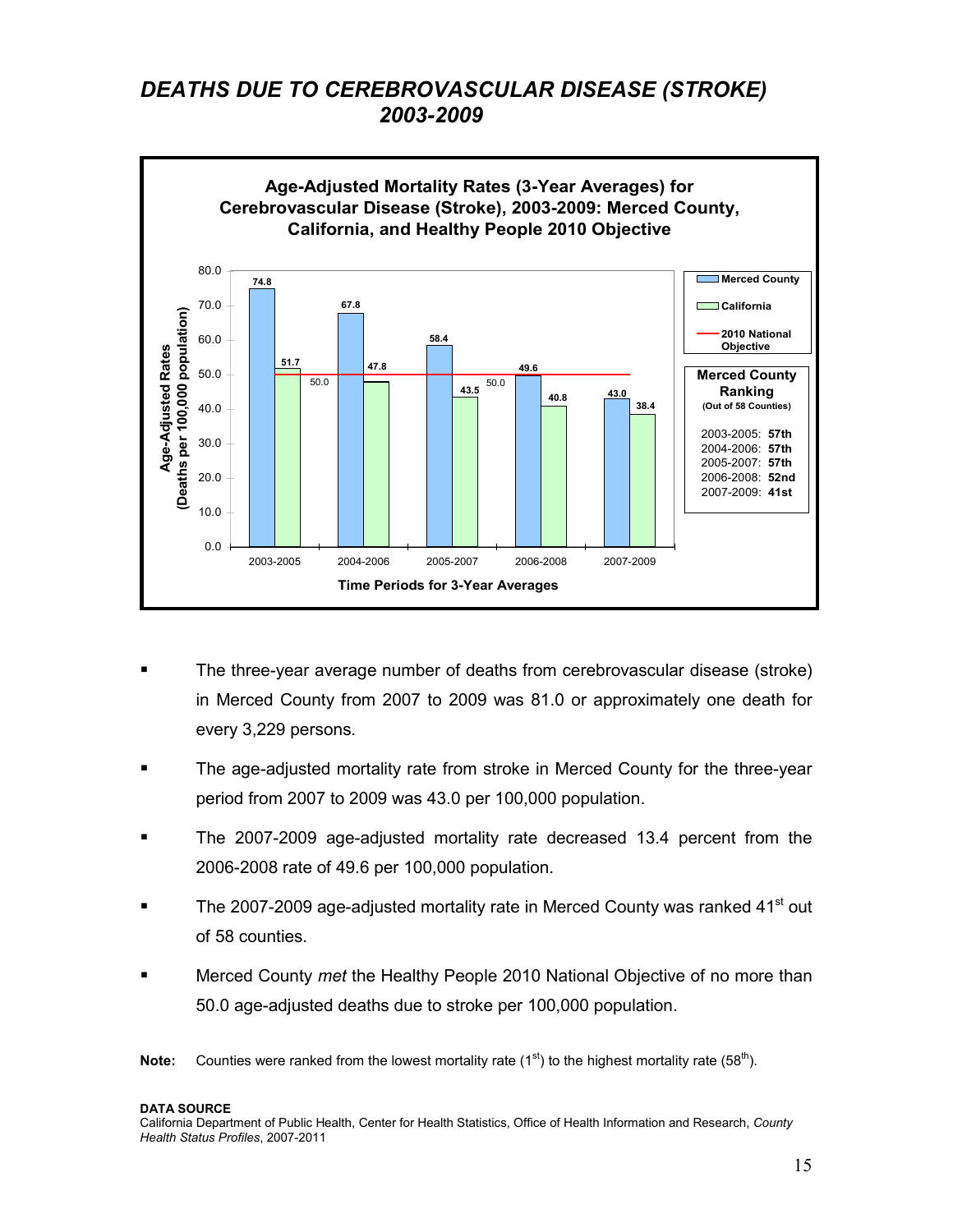

- The three-year average number of deaths from influenza/pneumonia in Merced County from 2007 to 2009 was 31.0 or approximately one death for every 8,438 persons.
- The age-adjusted mortality rate from influenza/pneumonia in Merced County for the three-year period from 2007 to 2009 was 16.1 per 100,000 population.
- The 2007-2009 age-adjusted mortality rate increased 0.8 percent from the 2006- 2008 rate of 16.0 per 100,000 population.
- The 2007-2009 age-adjusted mortality rate in Merced County was ranked 30<sup>th</sup> out of 58 counties.

**Note:** Counties were ranked from the lowest mortality rate (1<sup>st</sup>) to the highest mortality rate (58<sup>th</sup>).

#### **DATA SOURCE**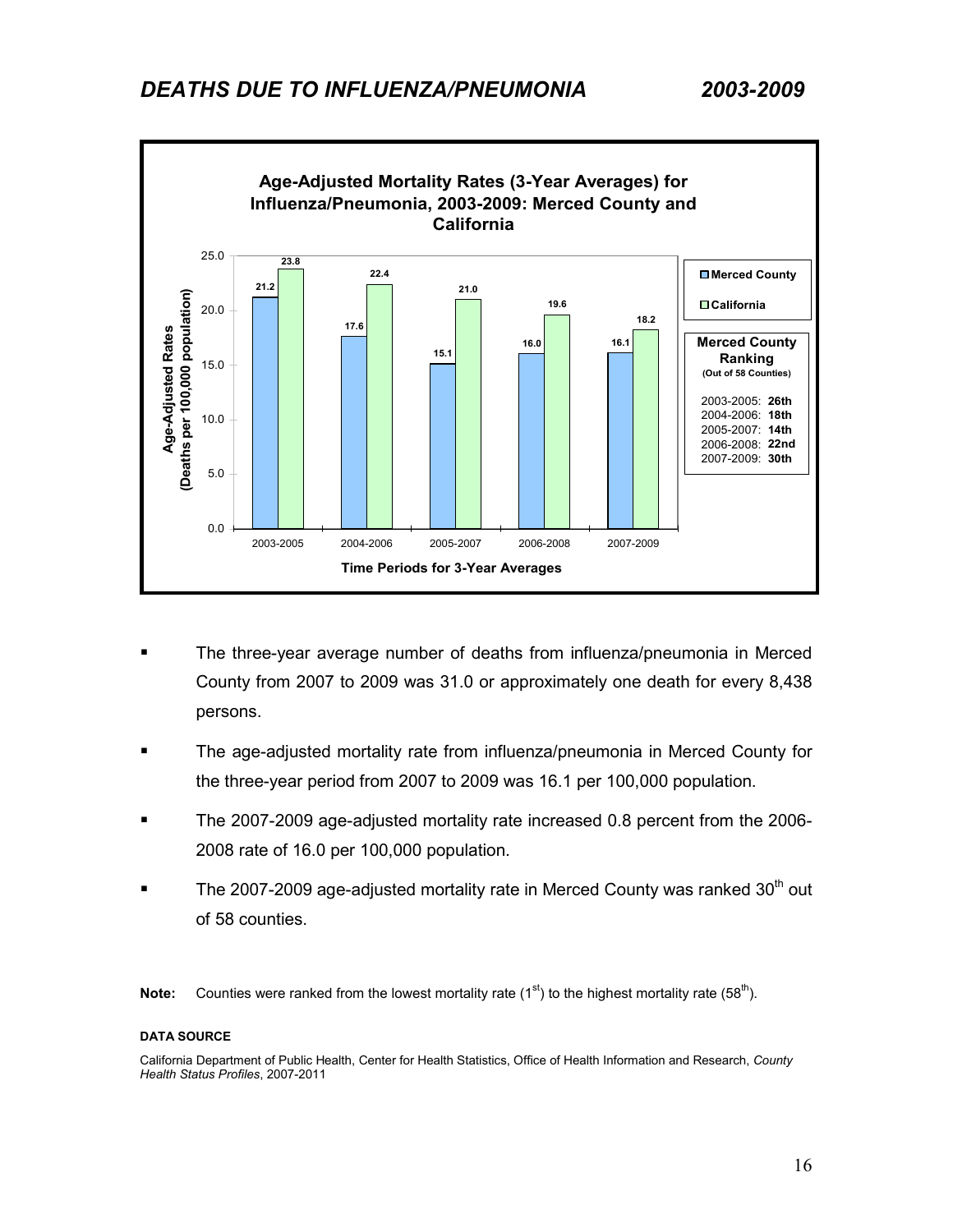# *DEATHS DUE TO CHRONIC LOWER RESPIRATORY DISEASE 2003-2009*



- The three-year average number of deaths from chronic lower respiratory disease in Merced County from 2007 to 2009 was 88.7 or approximately one death for every 2,950 persons.
- The age-adjusted mortality rate from chronic lower respiratory disease in Merced County for the three-year period from 2007 to 2009 was 47.2 per 100,000 population.
- The 2007-2009 age-adjusted mortality rate did not change from the 2006-2008 rate of 47.2 per 100,000 population.
- The 2007-2009 age-adjusted mortality rate in Merced County was ranked  $43<sup>rd</sup>$ out of 58 counties.

**Note:** Counties were ranked from the lowest mortality rate  $(1^{st})$  to the highest mortality rate  $(58^{th})$ .

#### **DATA SOURCE**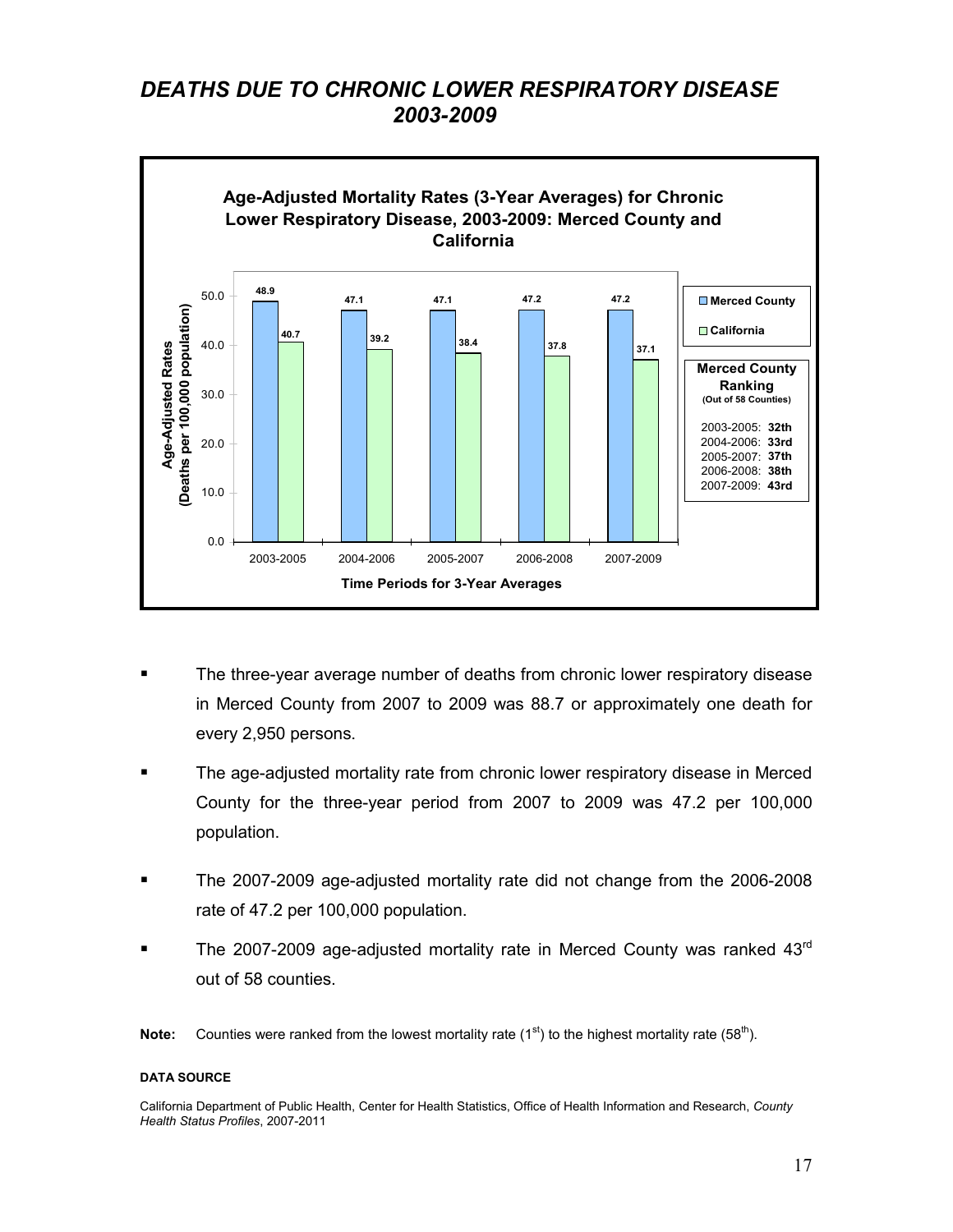# *DEATHS DUE TO CHRONIC LIVER DISEASE AND CIRRHOSIS 2003-2009*



- The three-year average number of deaths from chronic liver disease and cirrhosis in Merced County from 2007 to 2009 was 26.3 or approximately one death for every 9,934 persons.
- The age-adjusted mortality rate from chronic liver disease and cirrhosis in Merced County for the three-year period from 2007 to 2009 was 12.3 per 100,000 population.
- The 2007-2009 age-adjusted mortality rate increased 23.1 percent from the 2006-2008 rate of 10.0 per 100,000 population.
- The 2007-2009 age-adjusted mortality rate in Merced County was ranked  $34<sup>th</sup>$  out of 58 counties.
- Merced County did *not* meet the Healthy People 2010 National Objective of no more than 3.2 age-adjusted deaths due to chronic liver disease and cirrhosis per 100,000 population.

**Note:** Counties were ranked from the lowest mortality rate  $(1^{st})$  to the highest mortality rate  $(58^{th})$ .

**DATA SOURCE**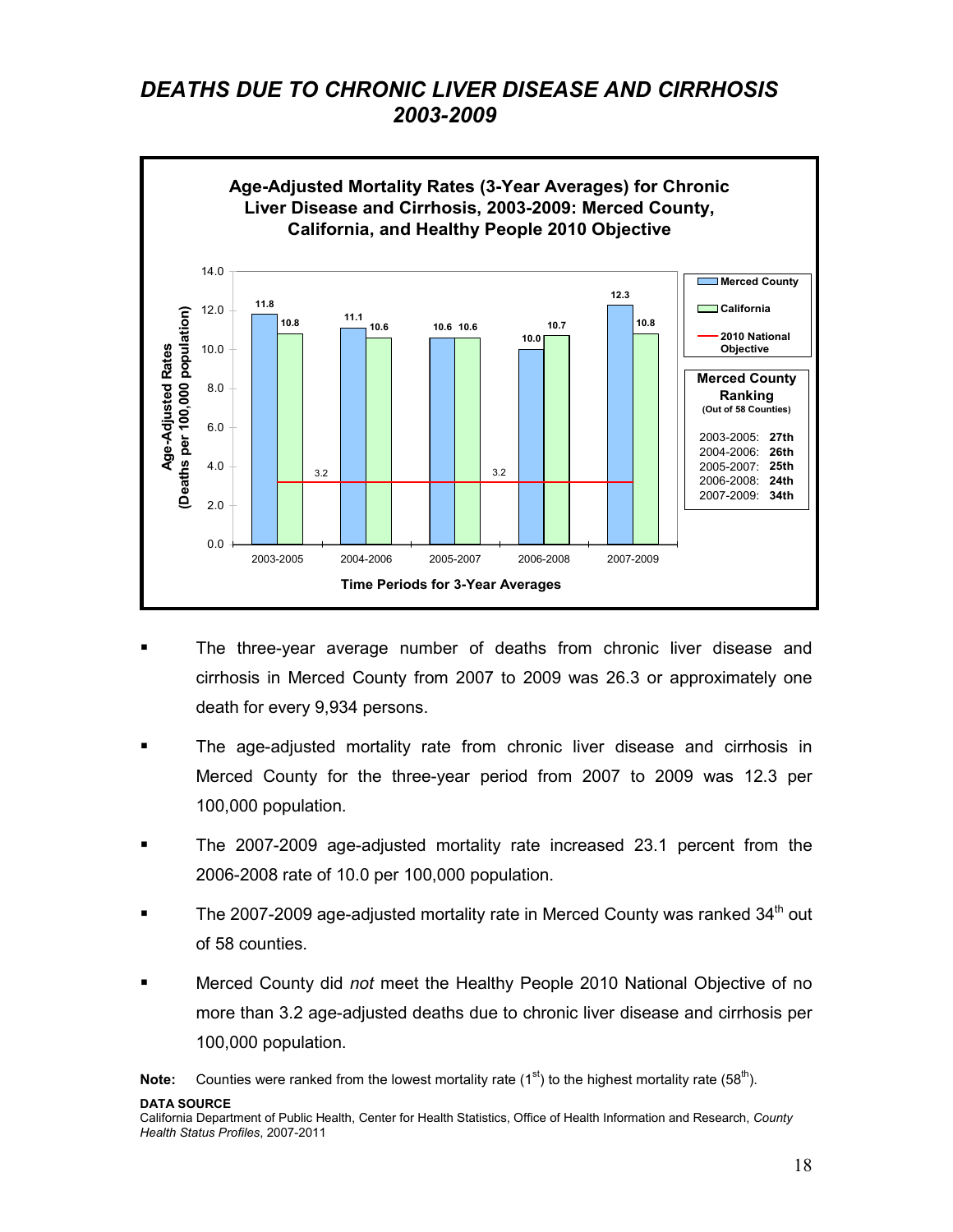

- The three-year average number of deaths from unintentional injuries in Merced County from 2007 to 2009 was 96.3 or approximately one death for every 2,715 persons.
- The age-adjusted mortality rate from unintentional injuries in Merced County for the three-year period from 2007 to 2009 was 40.9 per 100,000 population.
- The 2007-2009 age-adjusted mortality rate decreased 3.6 percent from the 2006- 2008 rate of 42.4 per 100,000 population.
- The 2007-2009 age-adjusted mortality rate in Merced County was ranked  $36<sup>th</sup>$  out of 58 counties.
- Merced County did *not* meet the Healthy People 2010 National Objective of no more than 17.1 age-adjusted deaths due to unintentional injuries per 100,000 population.

**Note:** Counties were ranked from the lowest mortality rate  $(1^{st})$  to the highest mortality rate  $(58<sup>th</sup>)$ .

#### **DATA SOURCE**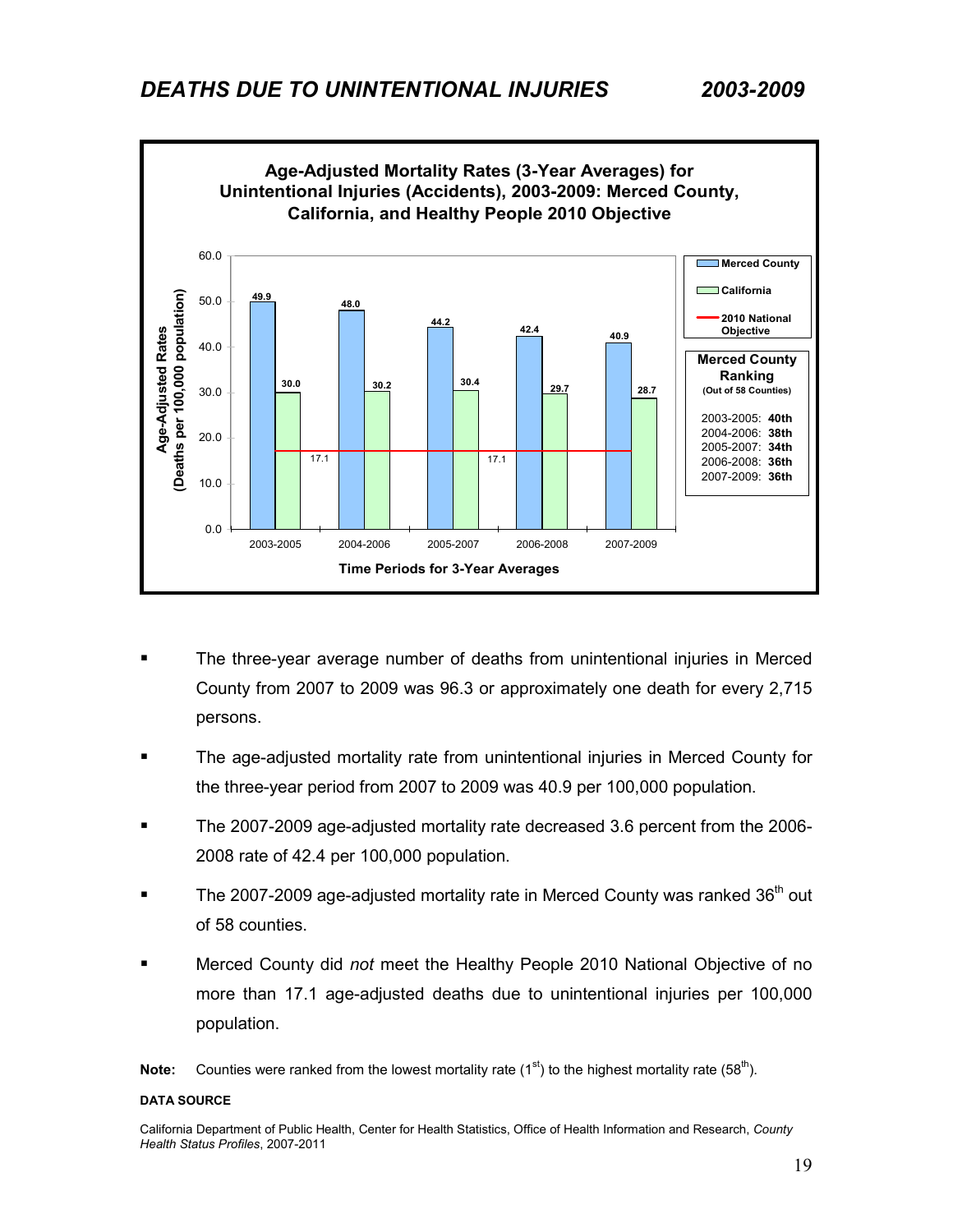# *DEATHS DUE TO MOTOR VEHICLE TRAFFIC CRASHES 2003-2009*



- The three-year average number of deaths from motor vehicle traffic crashes in Merced County from 2007 to 2009 was 40.7 or approximately one death for every 6,432 persons.
- The age-adjusted mortality rate from motor vehicle traffic crashes in Merced County for the three-year period from 2007 to 2009 was 16.1 per 100,000 population.
- The 2007-2009 age-adjusted mortality rate decreased 12.0 percent from the 2006-2008 rate of 18.3 per 100,000 population.
- The 2007-2009 age-adjusted mortality rate in Merced County was ranked 41<sup>st</sup> out of 58 counties.
- Merced County did *not* meet the Healthy People 2010 National Objective of no more than 8.0 age-adjusted deaths due to motor vehicle traffic crashes per 100,000 population.

**Note:** Counties were ranked from the lowest mortality rate  $(1^{st})$  to the highest mortality rate  $(58^{th})$ .

**DATA SOURCE**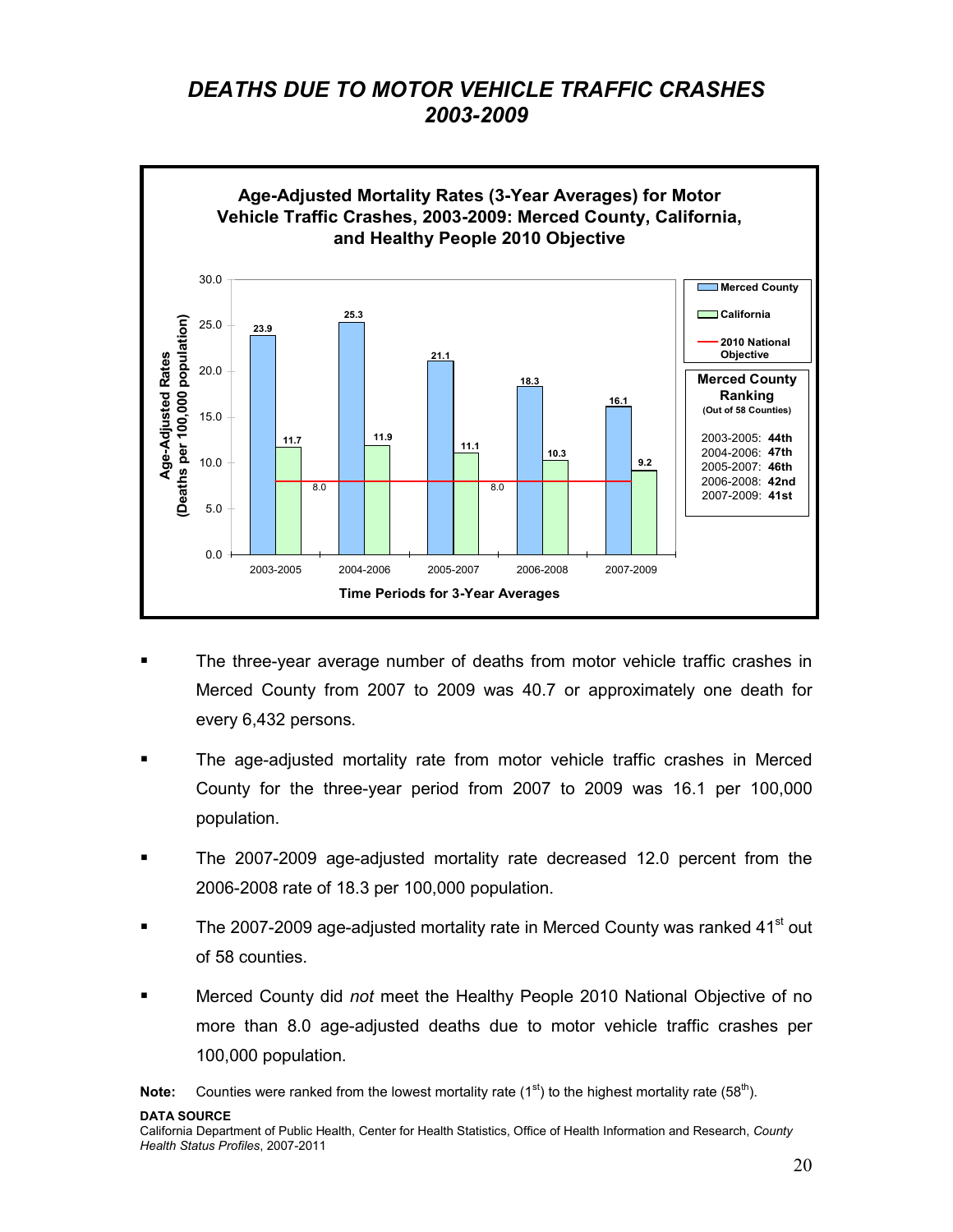

- **The three-year average number of deaths from suicide in Merced County from** 2007 to 2009 was 20.3 or approximately one death for every 12,865 persons.
- The age-adjusted mortality rate from suicide in Merced County for the three-year period from 2007 to 2009 was 8.7 per 100,000 population.
- The 2007-2009 age-adjusted mortality rate increased 27.9 percent from the 2006-2008 rate of 6.8 per 100,000 population.
- The 2007-2009 age-adjusted mortality rate in Merced County was ranked  $12<sup>th</sup>$  out of 58 counties.
- Merced County did *not* meet the Healthy People 2010 National Objective of no more than 4.8 age-adjusted deaths due to suicide per 100,000 population.
- **Note:** Counties were ranked from the lowest mortality rate (1<sup>st</sup>) to the highest mortality rate (58<sup>th</sup>).

#### **DATA SOURCE**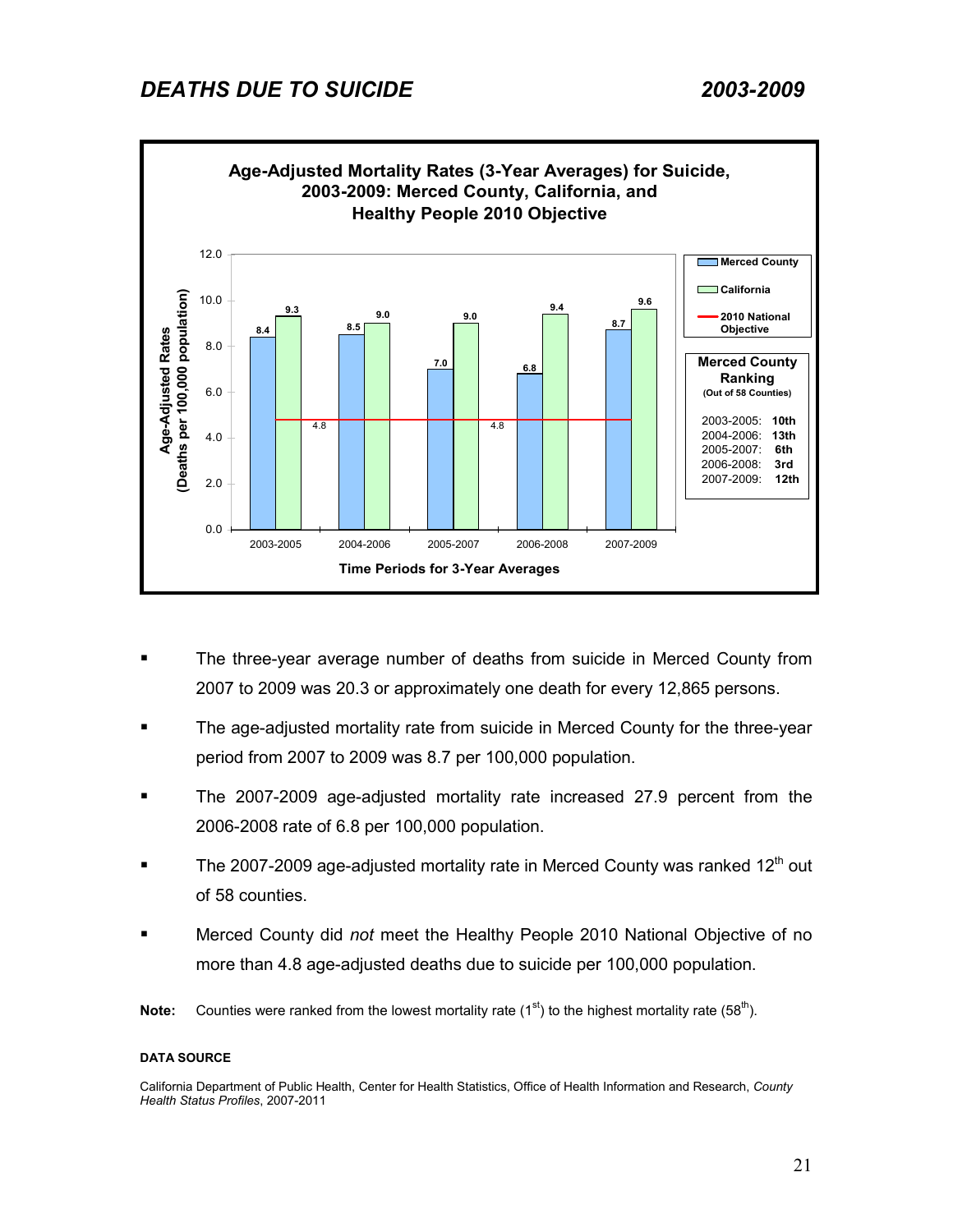

- **The three-year average number of deaths from homicide in Merced County from** 2007 to 2009 was 20.3 or approximately one death for every 12,865 persons.
- The age-adjusted mortality rate from homicide in Merced County for the threeyear period from 2007 to 2009 was 7.6 per 100,000 population.
- The 2007-2009 age-adjusted mortality rate increased 5.3 percent from the 2006- 2008 rate of 7.2 per 100,000 population.
- The 2007-2009 age-adjusted mortality rate in Merced County was ranked  $50<sup>th</sup>$  out of 58 counties.
- Merced County did *not* meet the Healthy People 2010 National Objective of no more than 2.8 age-adjusted deaths due to homicide per 100,000 population.
- **Note:** Counties were ranked from the lowest mortality rate (1<sup>st</sup>) to the highest mortality rate (58<sup>th</sup>).

#### **DATA SOURCE**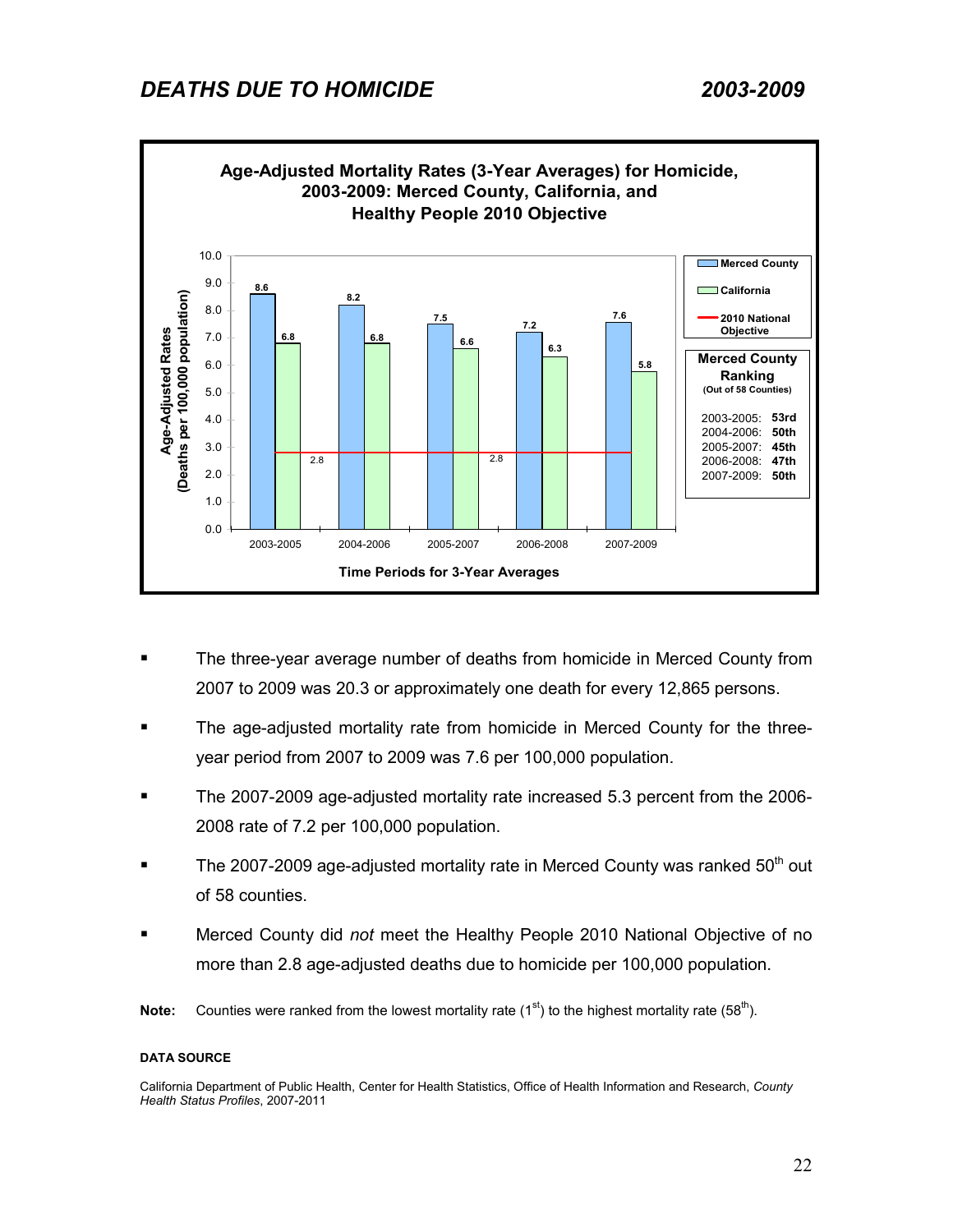

- The three-year average number of deaths from firearm injuries in Merced County from 2007 to 2009 was 21.3 or approximately one death for every 12,262 persons.
- The age-adjusted mortality rate from firearm injuries in Merced County for the three-year period from 2007 to 2009 was 8.1 per 100,000 population.
- The 2007-2009 age-adjusted mortality rate decreased 5.6 percent from the 2006- 2008 rate of 8.6 per 100,000 population.
- The 2007-2009 age-adjusted mortality rate in Merced County was ranked 21<sup>st</sup> out of 58 counties.
- Merced County did *not* meet the Healthy People 2010 National Objective of no more than 3.6 age-adjusted deaths due to firearm injuries per 100,000 population.

**Note:** Counties were ranked from the lowest mortality rate (1<sup>st</sup>) to the highest mortality rate (58<sup>th</sup>).

#### **DATA SOURCE**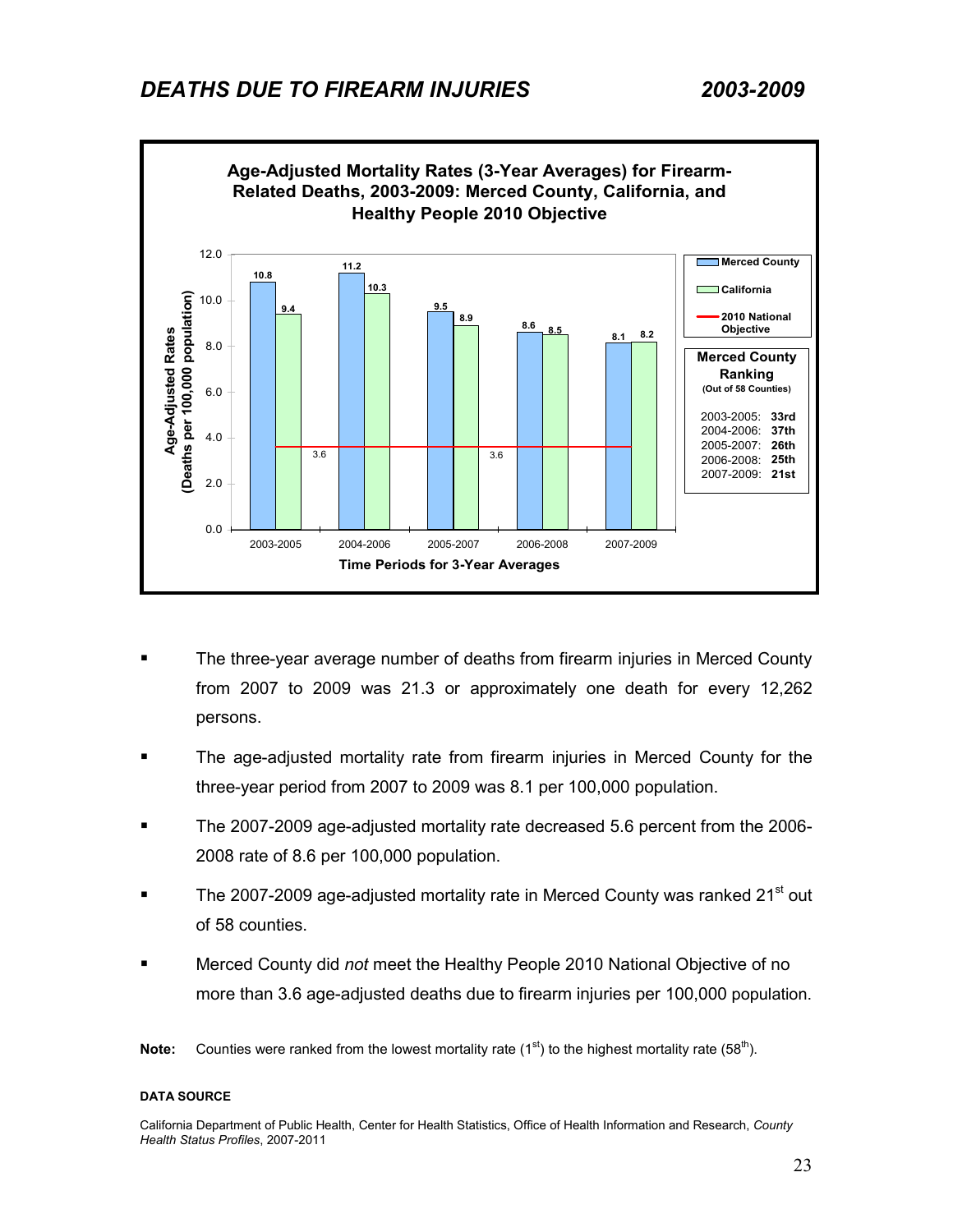

- The three-year average number of deaths related to drugs in Merced County from 2007 to 2009 was 24.0 or approximately one death for every 10,899 persons.
- The age-adjusted mortality rate related to drugs in Merced County for the threeyear period from 2007 to 2009 was 10.4 per 100,000 population.
- The 2007-2009 age-adjusted mortality rate increased 6.1 percent from the 2006- 2008 rate of 9.8 per 100,000 population.
- The 2007-2009 age-adjusted mortality rate in Merced County was ranked 22<sup>nd</sup> out of 58 counties.
- Merced County did *not* meet the Healthy People 2010 National Objective of no more than 1.2 age-adjusted drug-related deaths per 100,000 population.

**Note:** Counties were ranked from the lowest mortality rate  $(1^{st})$  to the highest mortality rate  $(58^{th})$ .

#### **DATA SOURCE**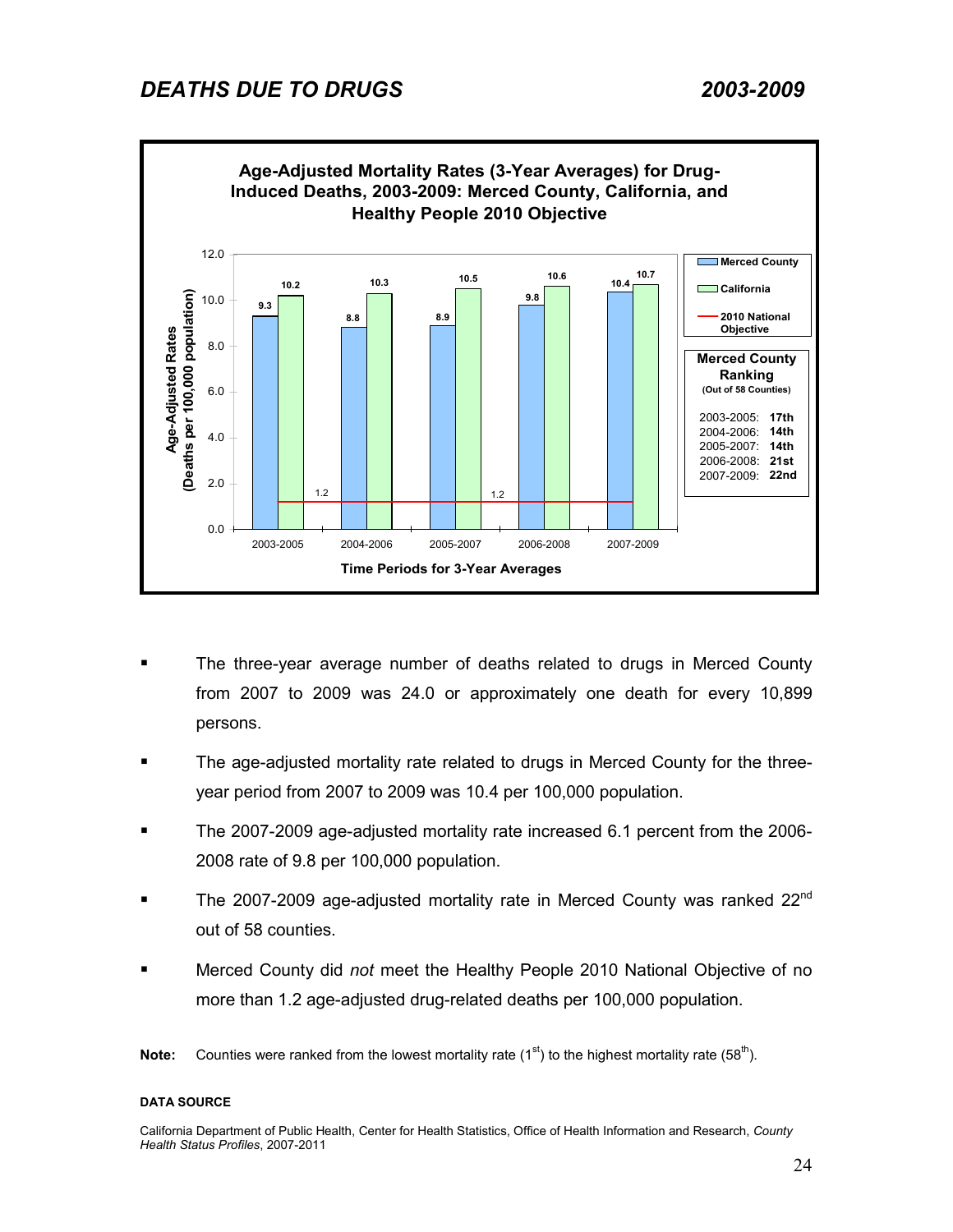# MORBIDITY INDICATORS - SUMMARY

- Merced County incidence rates in 2007-2009 were among the **worst** out of 58 counties in California for the following indicators:
	- Chlamydia ranked  $43^{\text{rd}}$  and gonorrhea  $(40^{\text{th}})$ .
- 3 out of 4 morbidity indicators contained a Healthy 2010 National Objective.
	- Merced County did *not* meet the Healthy People 2010 National Objectives.
- The **Gonorrhea** incidence rate in Merced County has **significantly decreased** 36.2 percent from 61.0 per 100,000 population in 2006-2008 to 38.9 per 100,000 population in 2007-2009.
- When compared to the State of California, the 2007-2009 incidence rates in Merced County were **significantly lower** for the following morbidity indicators:
	- **AIDS** (3.4 per 100,000 population) was 103.6 percent lower than the rate for the State of California (10.7 per 100,000 population).
	- **Chlamydia** (336.0 per 100,000 population) was 12.9 percent lower than the rate for the State of California (382.4 per 100,000 population).
	- **Gonorrhea** (38.9 per 100,000 population) was 57.4 percent lower than the rate for the State of California (70.2 per 100,000 population).
	- **Tuberculosis** (2.7 per 100,000 population) was 87.5 percent lower than the rate for the State of California (6.9 per 100,000 population).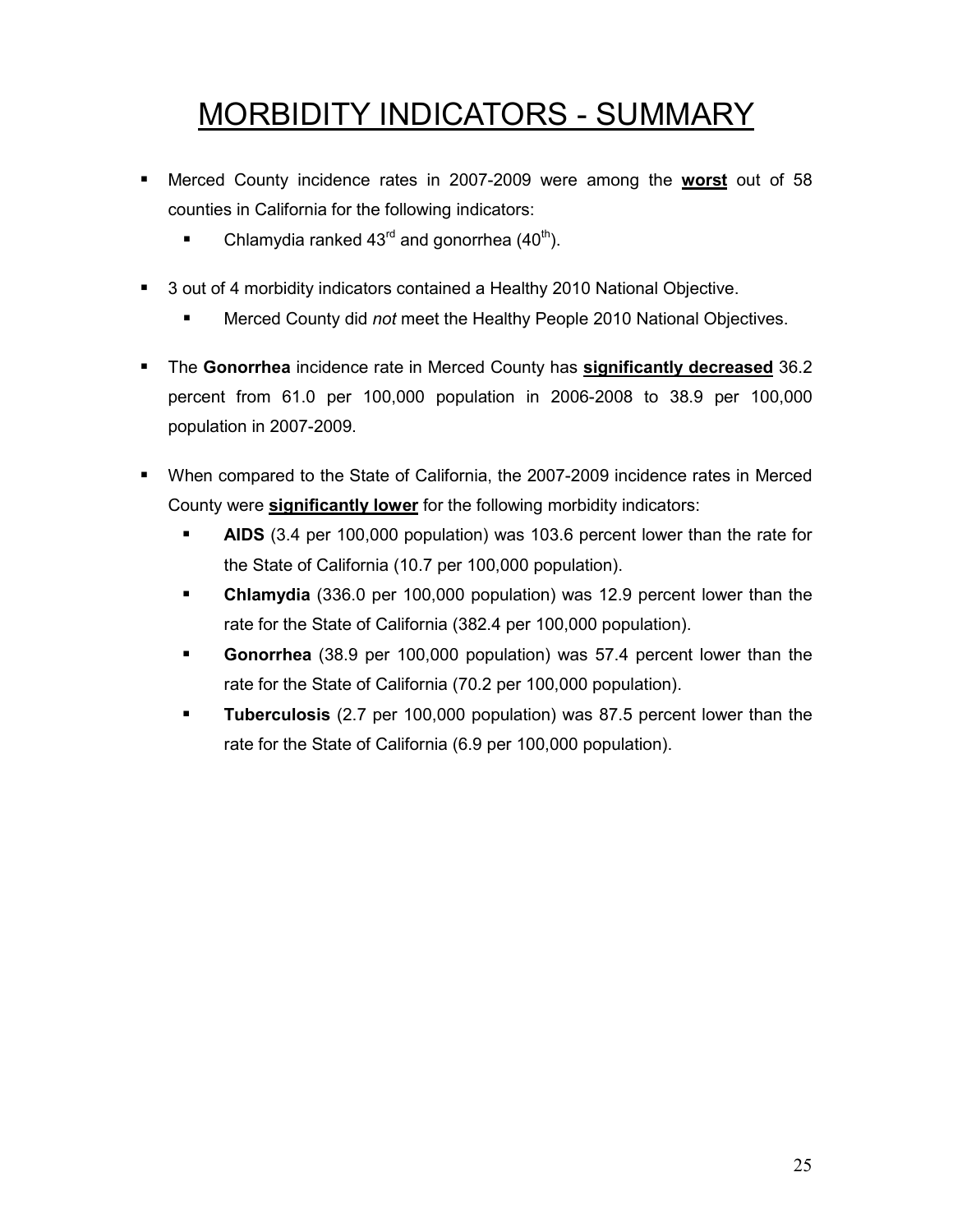

- The incidence rate of reported AIDS cases aged 13 years and older in Merced County for the three-year period from 2007 to 2009 was 3.4 per 100,000 population aged 13 years and older or approximately one reported AIDS case for every 29,264 persons.
- The 2007-2009 case rate for AIDS increased 7.8 percent from the 2006-2008 rate of 3.2 per 100,000 population.
- The 2007-2009 case rate for AIDS in Merced County was ranked  $29<sup>th</sup>$  out of 58 counties.
- Merced County did *not* meet the Healthy People 2010 National Objective of no more than 1.0 case per 100,000 population aged 13 years and older.

**Note:** Counties were ranked from the lowest incidence rate (1<sup>st</sup>) to the highest incidence rate (58<sup>th</sup>).

#### **DATA SOURCE**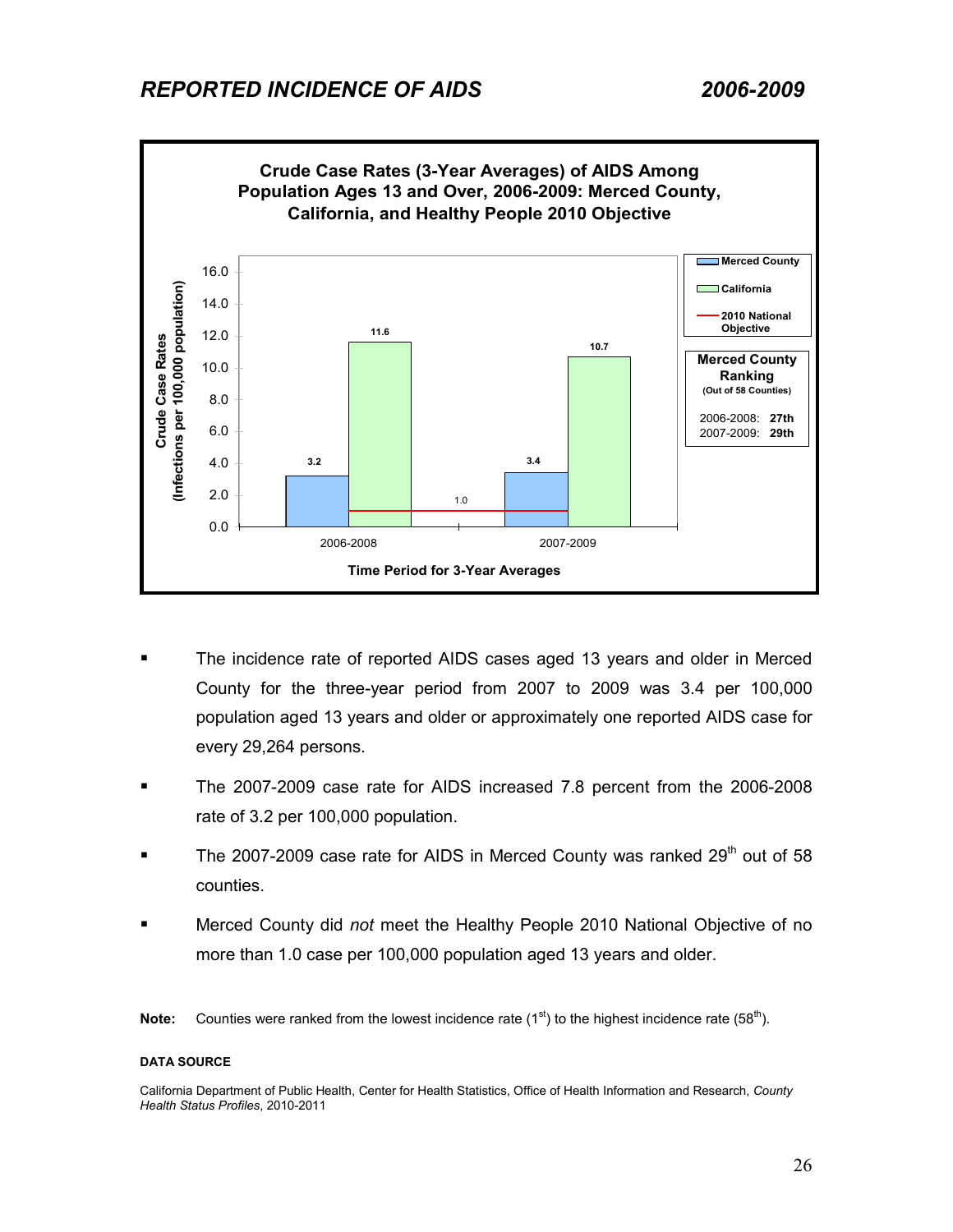

- The incidence rate of reported active tuberculosis (TB) cases in Merced County for the three-year period from 2007 to 2009 was 2.7 per 100,000 population or approximately one reported active TB case for every 37,370 persons.
- The 2007-2009 case rate for active TB increased 8.0 percent from the 2006-2008 rate of 2.5 per 100,000 population.
- The 2007-2009 case rate for active TB in Merced County was ranked 26<sup>th</sup> out of 58 counties.
- Merced County did *not* meet the Healthy People 2010 National Objective of no more than 1.0 case per 100,000 population.

**Note:** Counties were ranked from the lowest incidence rate  $(1^{st})$  to the highest incidence rate  $(58^{th})$ .

#### **DATA SOURCE**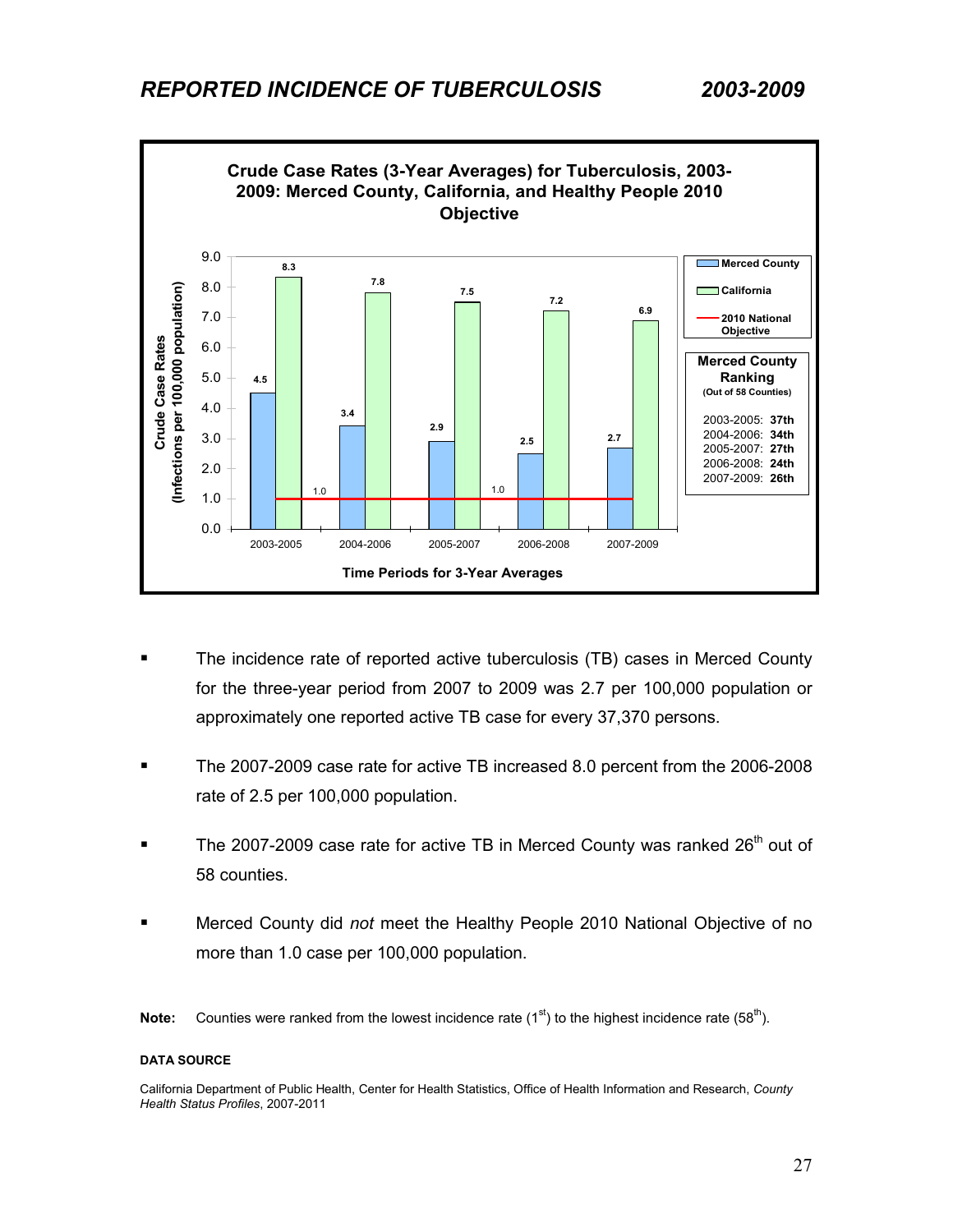

- *Chlamydia trachomatis* infections are the most commonly reported notifiable disease in Merced County and in California.
- The incidence rate of reported chlamydia cases in Merced County for the threeyear period from 2007 to 2009 was 336.0 per 100,000 population or approximately one reported chlamydia case for every 298 persons.
- The 2007-2009 case rate for chlamydia decreased 9.1 percent from the 2006-2008 rate of 369.8 per 100,000 population.
- The 2007-2009 case rate for chlamydia in Merced County was ranked 43<sup>rd</sup> out of 58 counties.

**Note:** Counties were ranked from the lowest incidence rate (1<sup>st</sup>) to the highest incidence rate (58<sup>th</sup>).

#### **DATA SOURCE**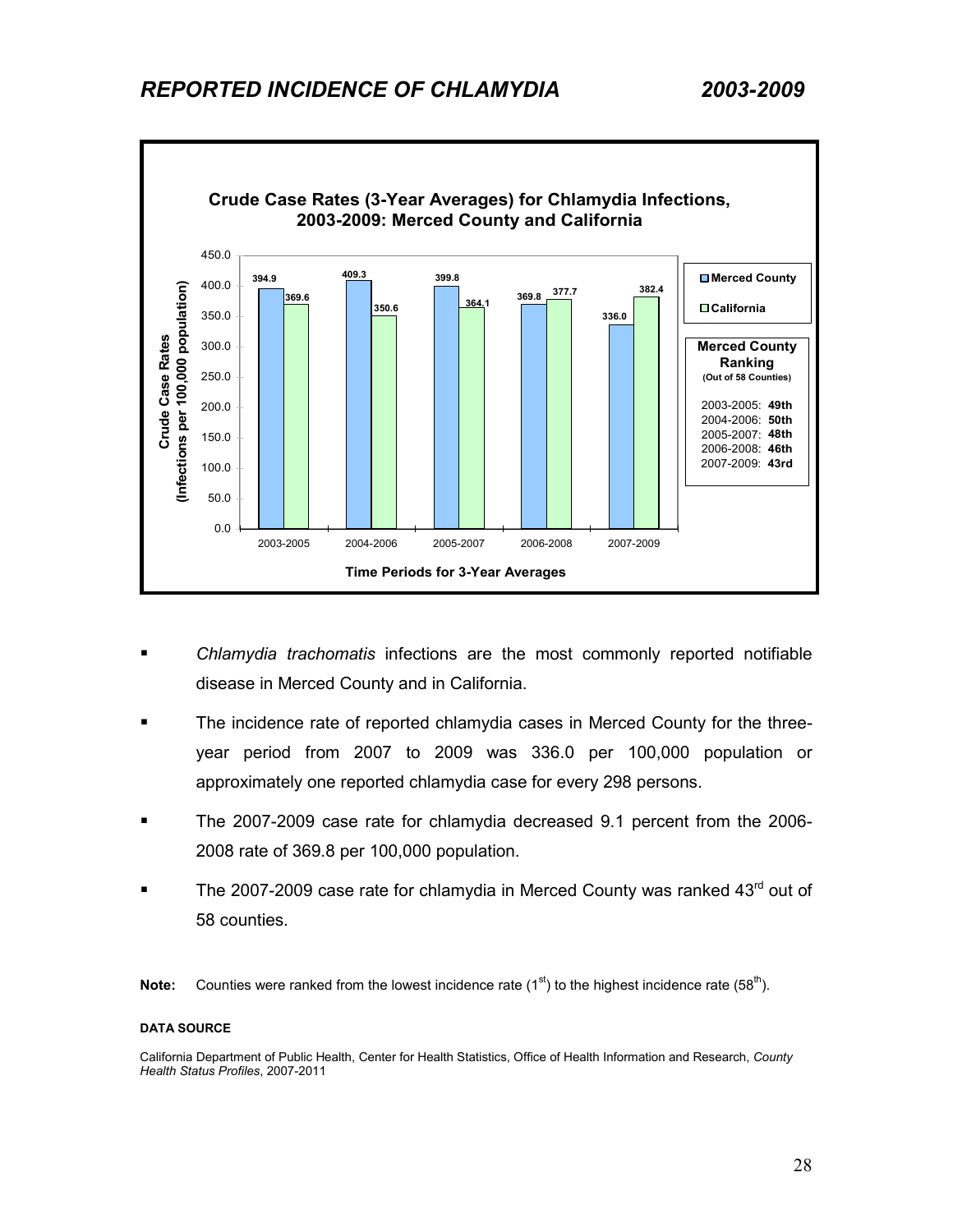

- *Neisseria gonorrhoeae* infections are the second most commonly reported notifiable disease in Merced County and in California.
- The incidence rate of reported gonorrhea cases in Merced County for the threeyear period from 2007 to 2009 was 38.9 per 100,000 population or approximately one reported gonorrhea case for every 2,573 persons.
- The 2007-2009 case rate for gonorrhea decreased 36.3 percent from the 2006- 2008 rate of 61.0 per 100,000 population.
- The 2007-2009 case rate for gonorrhea in Merced County was ranked  $40<sup>th</sup>$  out of 58 counties.
- Merced County did *not* meet the Healthy People 2010 National Objective of no more than 19.0 cases per 100,000 population.

**Notes:** Counties were ranked from the lowest incidence rate (1<sup>st</sup>) to the highest incidence rate (58<sup>th</sup>).

#### **DATA SOURCE**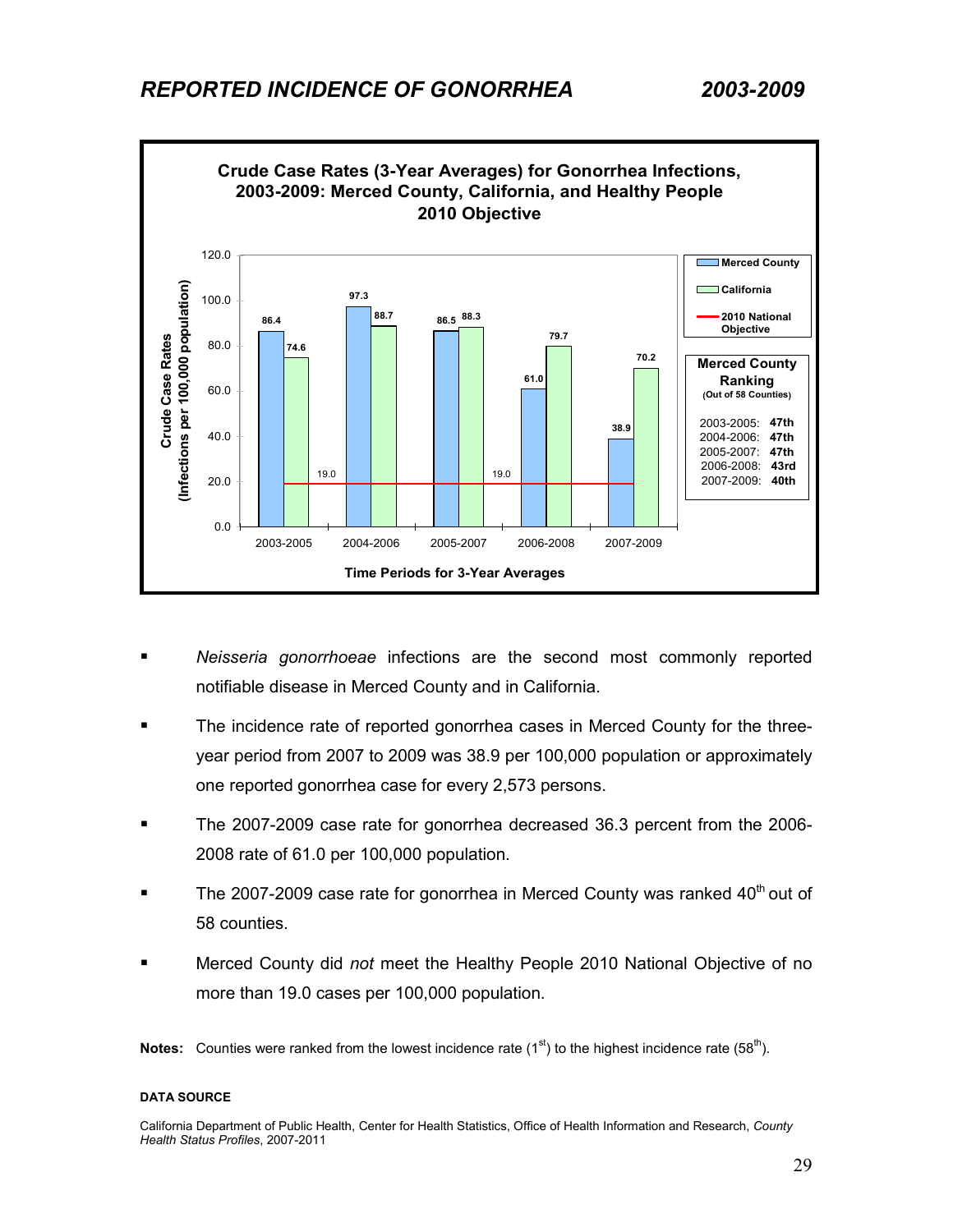# INFANT MORTALITY INDICATOR - SUMMARY

- Approximately **1 infant died for every 157 live births** in Merced County from 2006 to 2008.
- Merced County infant mortality rate was among the **worst** out of 58 counties in California.
	- Infant mortality ranked  $46<sup>th</sup>$ .
- When compared to the State of California, Merced County was **not significantly different** for the 2007-2009 infant mortality rate.
- Merced County did *not* meet the Healthy People 2010 National Objective.

*Note:* Infant mortality by race/ethnicity could not be analyzed by subcategories due to unreliable rates.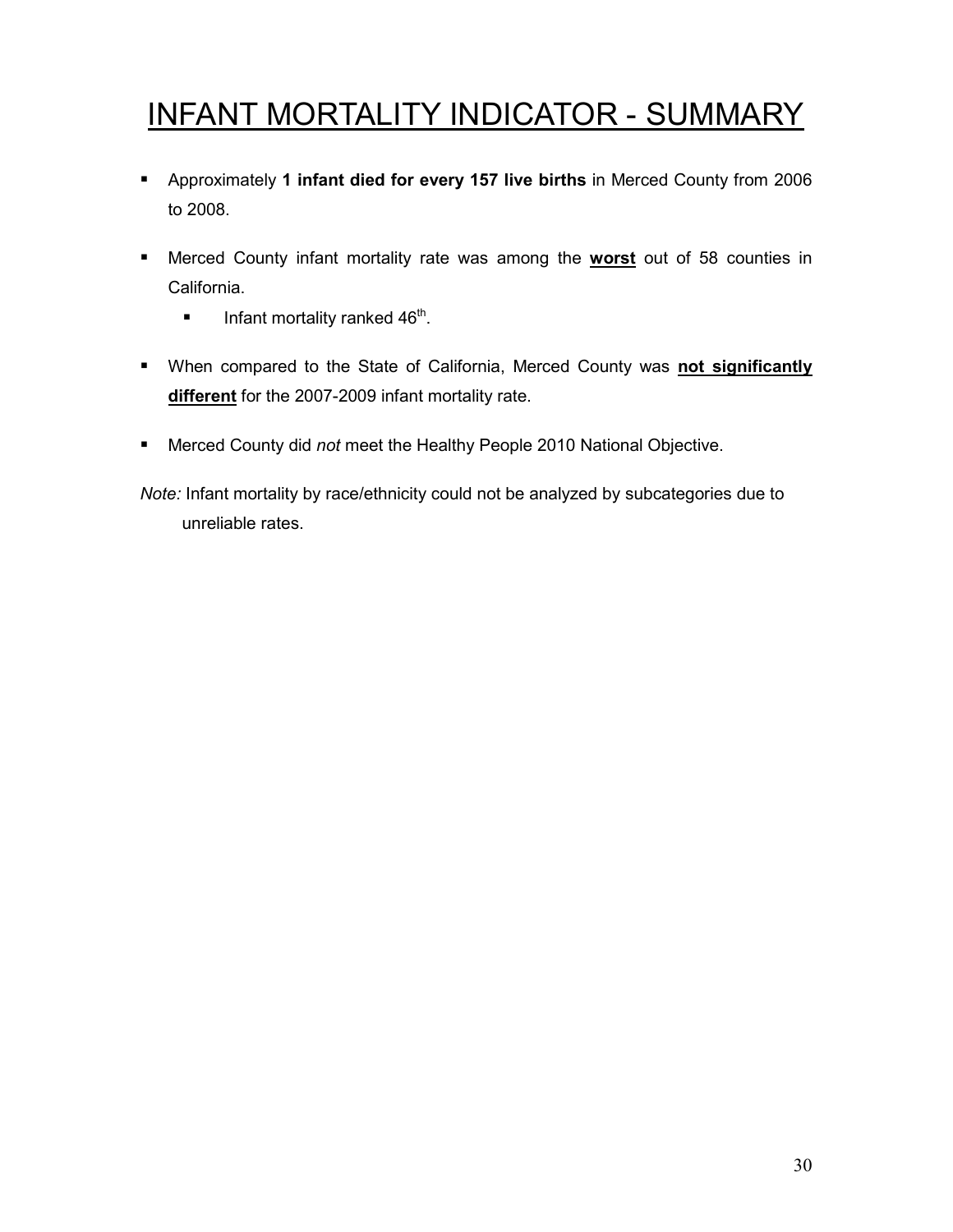

- The infant mortality rate in Merced County for the three-year period from 2006 to 2008 was 6.4 per 1,000 live births or approximately one infant death for every 157 live births.
- The 2006-2008 infant mortality rate increased 5.1 percent from the 2005-2007 rate of 6.1 per 1,000 live births.
- The 2006-2008 infant mortality rate in Merced County was ranked  $46<sup>th</sup>$  out of 58 counties.
- Merced County did *not* meet the Healthy People 2010 National Objective of no more than 4.5 infant deaths per 1,000 birth cohort live births.
- **Note:** Counties were ranked from the lowest mortality rate  $(1^{st})$  to the highest mortality rate  $(58^{th})$ .

#### **DATA SOURCE**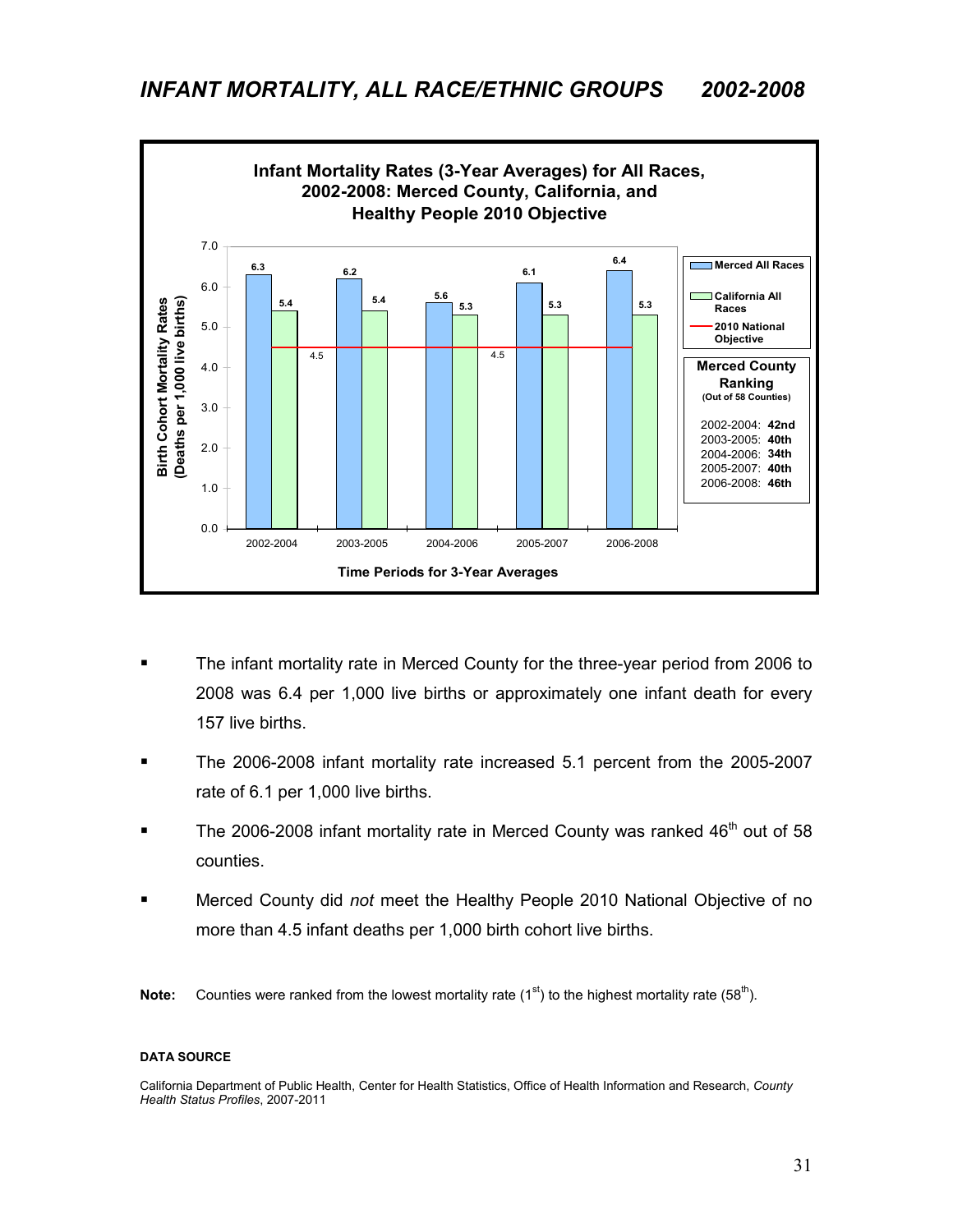# NATALITY INDICATORS - SUMMARY

- Merced County rates and percentages were among the **worst** out of 58 counties in California for the following indicators:
	- **Low birthweight infants ranked 39<sup>th</sup>, births to adolescent mothers aged 15 to** 19 years (51<sup>st</sup>), late or no prenatal care during pregnancy (52<sup>nd</sup>), "adequate/adequate plus" prenatal care during pregnancy (55<sup>th</sup>).
- 3 out of 4 natality indicators contained a Healthy 2010 National Objective.
	- Merced County did *not* meet the Healthy People 2010 National Objectives.
- When compared to the State of California, the 2007-2009 rate and percentage in Merced County were **significantly higher** for the following natality indicators:
	- **Late or no prenatal care** during pregnancy (37.3 per 100 live births) was 73.3 percent higher than the percentage for the State of California (17.3 per 100 live births).
	- **Births to adolescent mothers aged 15 to 19 years** (50.8 per 1,000 females) were 37.7 percent higher than the rate for the State of California (34.7 per 1,000 females).
- When compared to the State of California, the 2007-2009 percentage in Merced County was **significantly lower** for the following indicator:
	- **"Adequate/adequate plus" prenatal care** during pregnancy (59.4 per 100 live births) was 28.3 percent lower than the rate for the State of California (79.0 per 100 live births).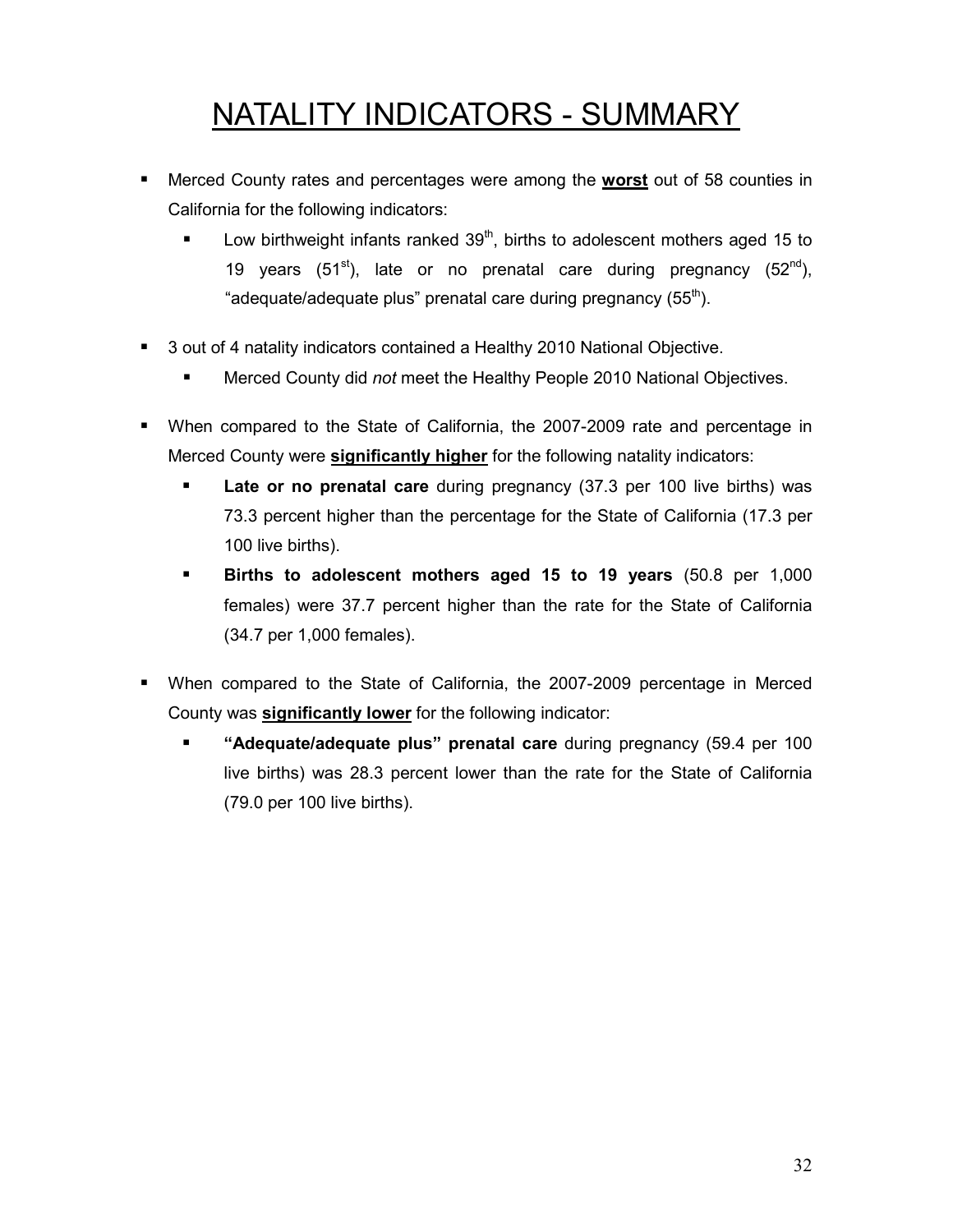

- The percentage of low birthweight infants in Merced County for the three-year period from 2006 to 2008 was 6.2 per 100 live births or approximately one low birthweight infant for every 16 live births.
- The 2006-2008 percentage of low birthweight infants decreased 2.6 percent from the 2003-2005 percentage of 6.4 per 100 live births.
- The 2006-2008 percentage of low birthweight infants in Merced County was ranked 29<sup>th</sup> out of 58 counties.
- Merced County did *not* meet the Healthy People 2010 National Objective of no more than 5 percent low birthweight infants.
- **Notes:** Counties were ranked from the lowest percentage of low birthweight infants (1<sup>st</sup>) to the highest percentage (58<sup>th</sup>).

Low birth weight rates are defined as the percentage of births weighing less than 2500 grams at birth out of the total number of births for any calendar year.

#### **DATA SOURCE**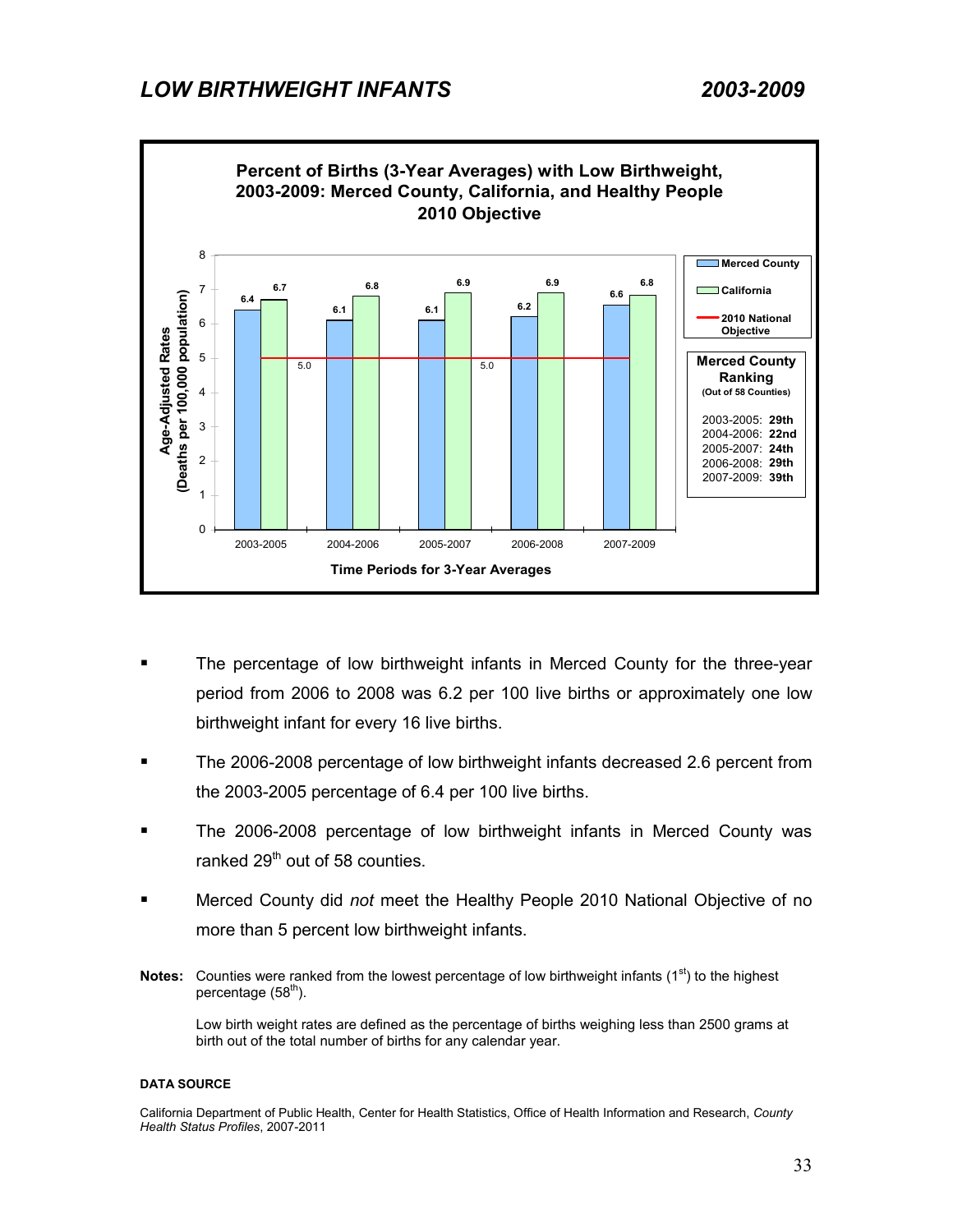# *BIRTHS TO ADOLESCENT MOTHERS, 15 TO 19 YEARS OLD 2003-2009*



- The age-specific birth rate to adolescents, aged 15 to 19 years, in Merced County for the three-year period from 2007 to 2009 was 50.8 per 1,000 female population or approximately one birth for every 20 adolescent females.
- The 2007-2009 age-specific birth rate to adolescents decreased 5.7 percent from the 2006-2008 rate of 53.8 per 1,000 female population.
- The 2007-2009 age-specific birth rate to adolescents in Merced County was ranked 51<sup>st</sup> out of 58 counties.
- **Note:** Counties were ranked from the lowest age-specific birth rate (1<sup>st</sup>) to the highest age-specific birth rate  $(58<sup>th</sup>)$ .

#### **DATA SOURCE**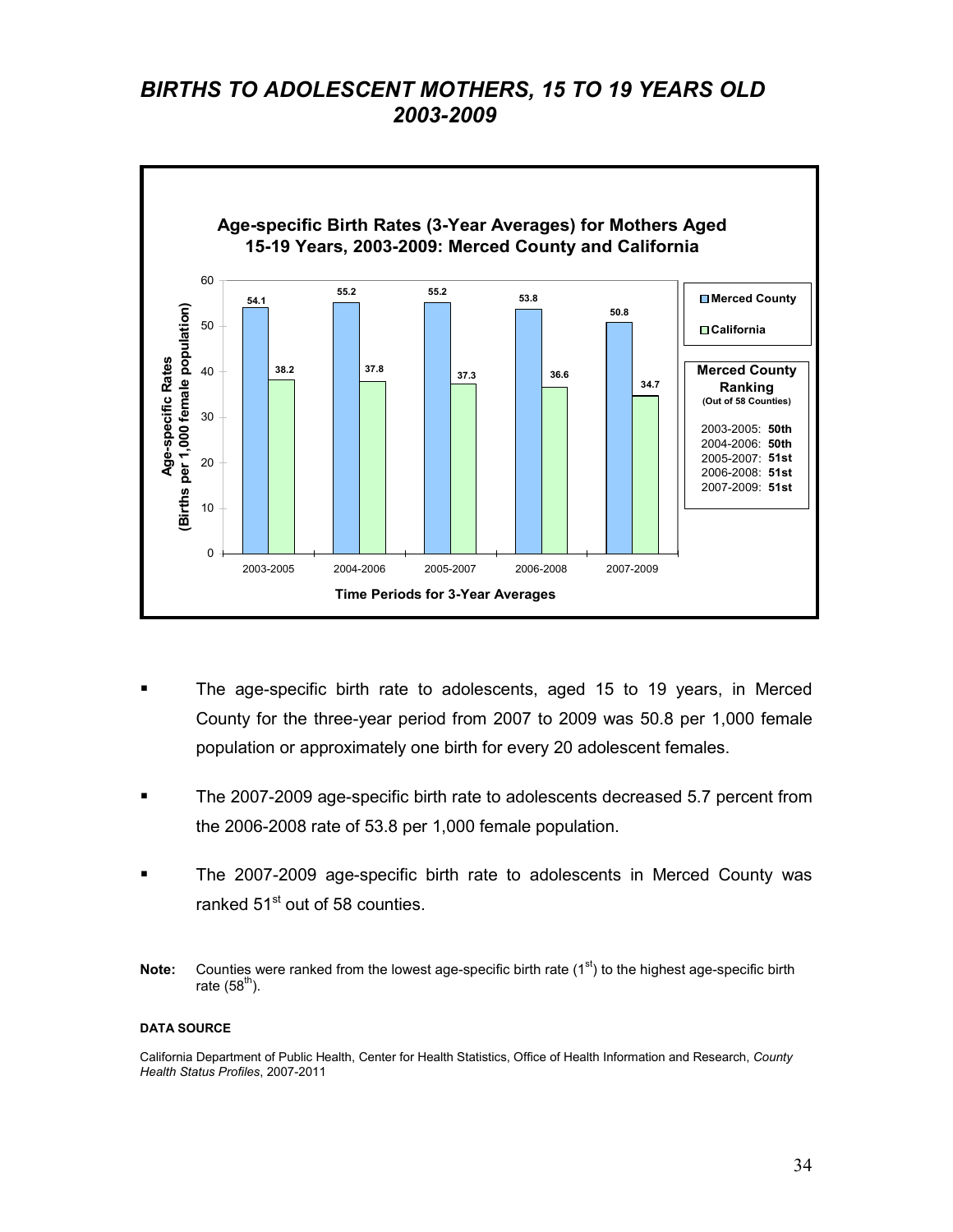# *LATE OR NO PRENATAL CARE DURING PREGNANCY 2003-2009*



- **The percentage of births to mothers with late or no prenatal care during the first** trimester in Merced County for the three-year period from 2007 to 2009 was 37.3 per 100 live births.
- The 2007-2009 percentage of births to mothers with late or no prenatal care during the first trimester decreased 0.4 percent from the 2006-2008 percentage of 37.4 per 100 live births.
- The 2007-2009 percentage of births to mothers with late or no prenatal care during the first trimester in Merced County was ranked 52<sup>nd</sup> out of 58 counties.
- Merced County did *not* meet the Healthy People 2010 National Objective of no more than 10.0 percent of live births to mothers with late or no prenatal care.
- **Note:** Counties were ranked from the lowest percentage of births to mothers with late or no prenatal care  $(1<sup>st</sup>)$  to the highest percentage  $(58<sup>th</sup>)$ .

#### **DATA SOURCE**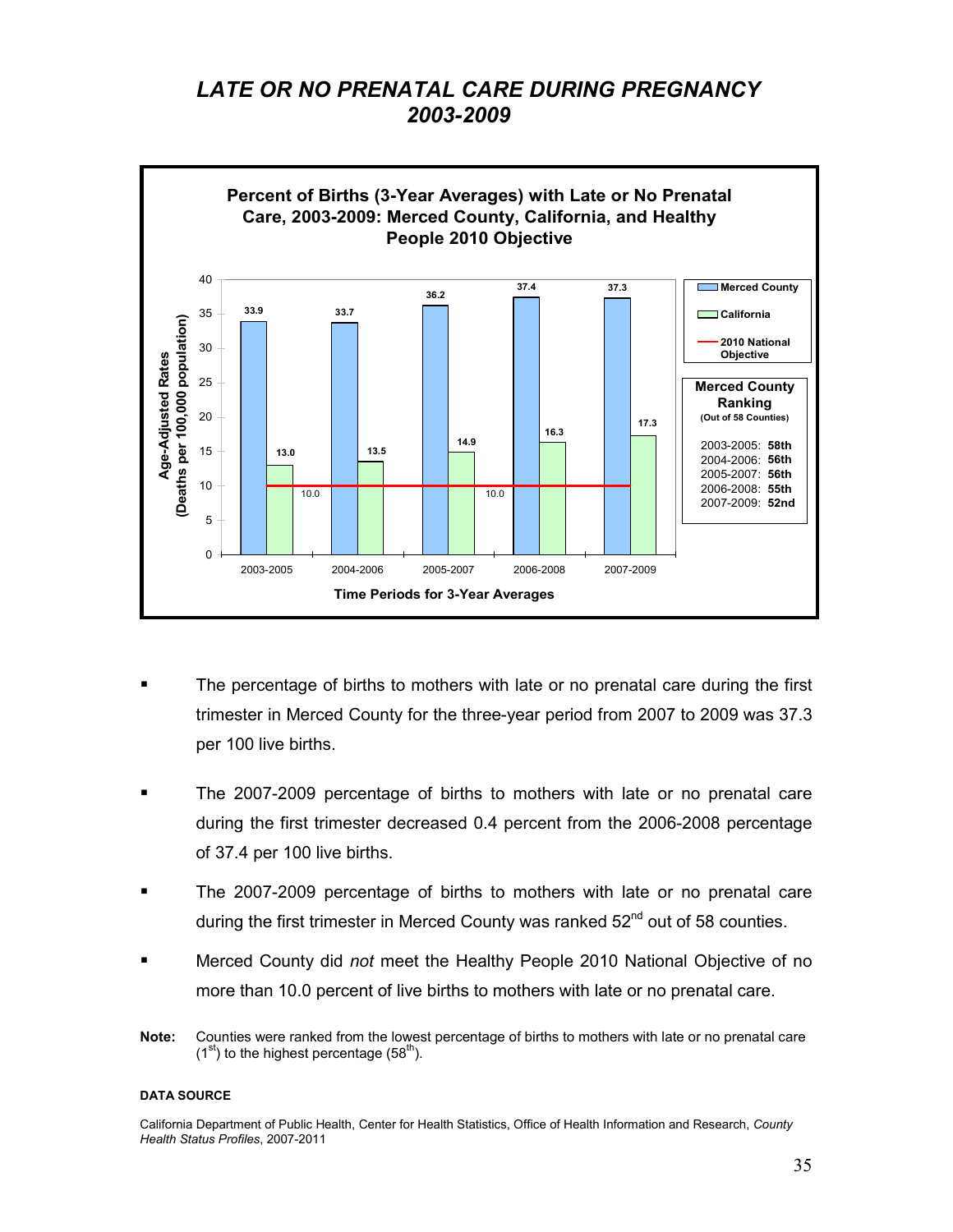### *"ADEQUATE/ADEQUATE PLUS" PRENATAL CARE DURING PREGNANCY 2003-2009*



- The percentage of births to mothers with "adequate or better" prenatal care in Merced County for the three-year period from 2007 to 2009 was 59.4 per 100 live births.
- The 2007-2009 percentage of births to mothers with "adequate or better" prenatal care increased 7.2 percent from the 2006-2008 percentage of 55.4 per 100 live births.
- The 2007-2009 percentage of births to mothers with "adequate or better" prenatal care in Merced County was ranked  $55<sup>th</sup>$  out of 58 counties.
- Merced County did *not* meet the Healthy People 2010 National Objective of at least 90.0 percent of all live births to mothers who received "adequate or better" prenatal care.

**Notes:** Counties were ranked from the highest percentage of births to mothers with "adequate or better" prenatal care  $(1^{st})$  to the lowest percentage (58<sup>th</sup>). "Adequate/Adequate Plus" prenatal care is defined as mothers who initiated prenatal care by the fourth month of pregnancy and had greater than or equal to 80 percent of the expected number of prenatal care visits recommended by the American College of Obstetricians and Gynecologist.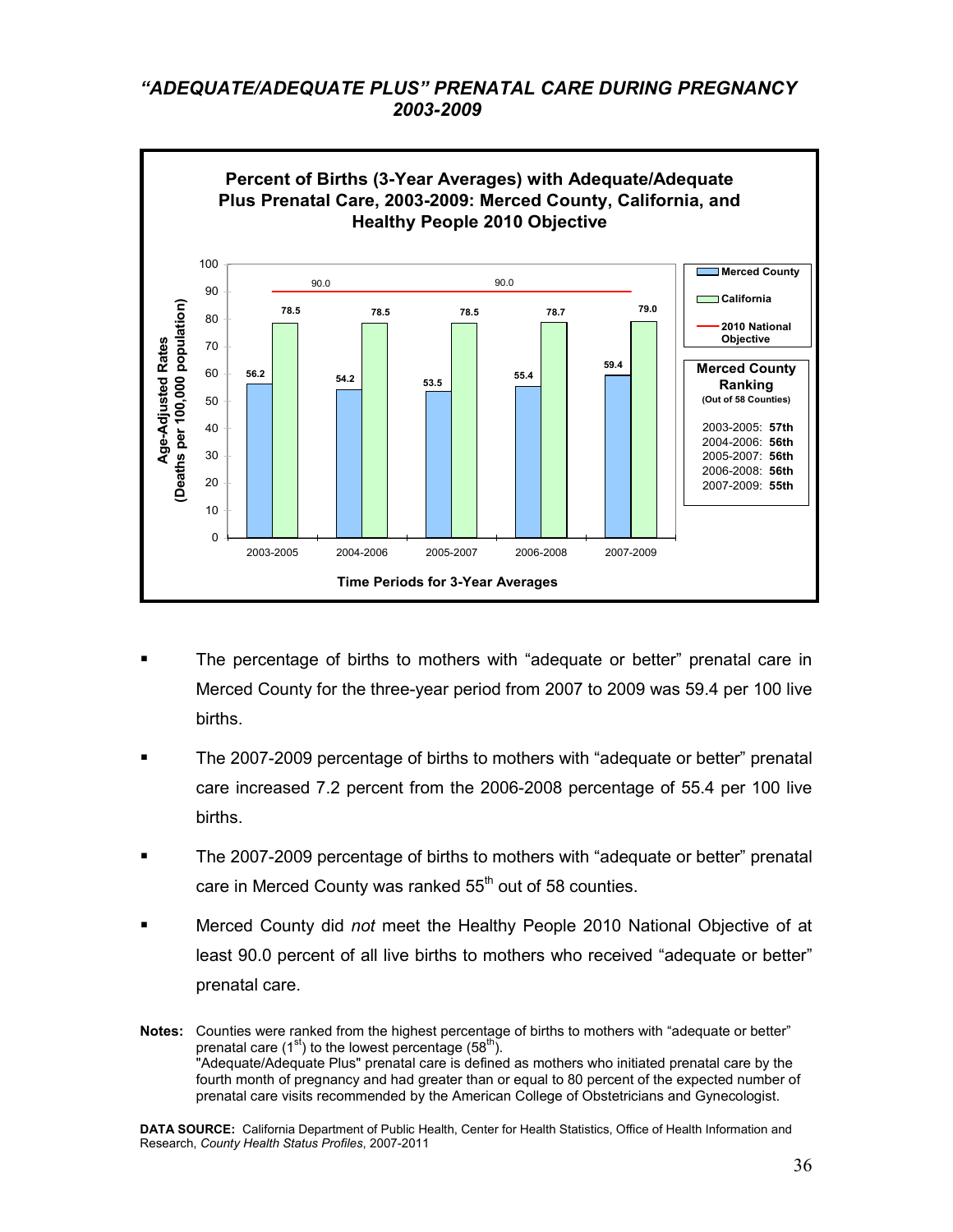# BREASTFEEDING INDICATOR - SUMMARY

- This indicator is excluded from this year's profile due to revisions to the NBS data collection tool (NBS Form), as well as changes in data analysis methodology during this time period.
- **The 2010 data will serve as the new baseline for future comparisons and trending of** in-hospital breastfeeding practices in California.

Source: http://cdph.ca.gov/data/statistics/Pages/BreastfeedingStatistics.aspx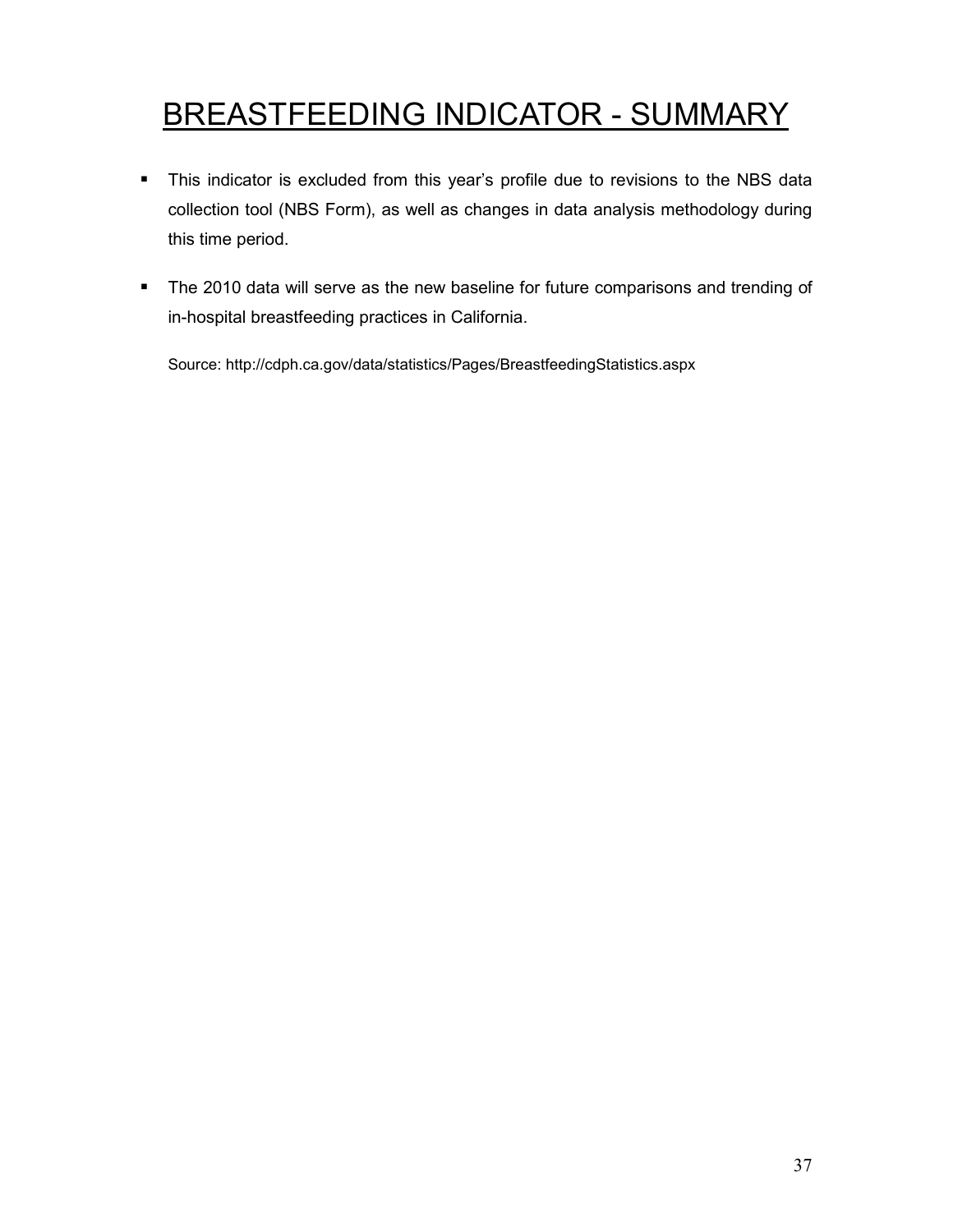# CENSUS POPULATION HEALTH INDICATOR - **SUMMARY**

- Approximately 1 out of 4 persons under the age of 18 lived in poverty in Merced County during 2008.
- Merced County poverty rate among persons under the age of 18 is among the **worst** out of 58 counties in California.
	- Poverty rate ranked  $54<sup>th</sup>$ .
- When compared to the State of California, the 2008 percentage in Merced County was **significantly higher** for persons under the age of 18 years living in poverty.
	- **Poverty rate** (27.1 per 100 population under age 18) was 45.8 percent higher than the rate for the State of California (17.0 per 100 population under age 18).
- A Healthy 2010 National Objective has not been established for this indicator.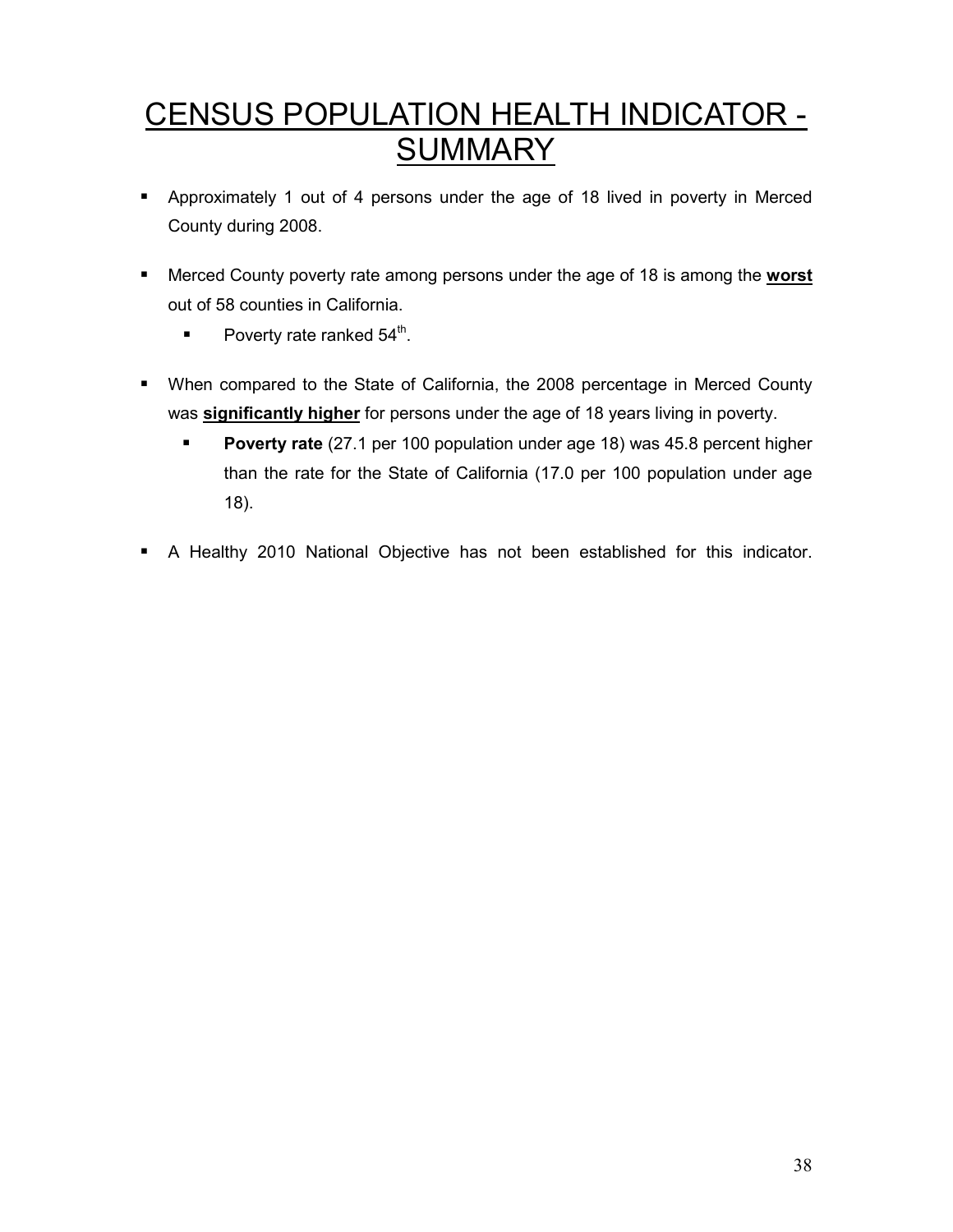

- In 2008, the percentage of persons under age 18 who were below poverty in Merced County was 27.1 per 100 population under age 18 or approximately one for every 4 persons under age 18.
- The percentage of persons under age 18 who were below poverty in 2008 increased 5.0 percent from the percentage in 2007 (25.8%).
- The 2008 percentage of persons under age 18 who were below poverty in Merced County was ranked  $54<sup>th</sup>$  out of 58 counties.
- **Notes:** Counties were ranked from the lowest percentage of persons less than 18 years of age below poverty (1st) to the highest percentage (58th).

#### **DATA SOURCE**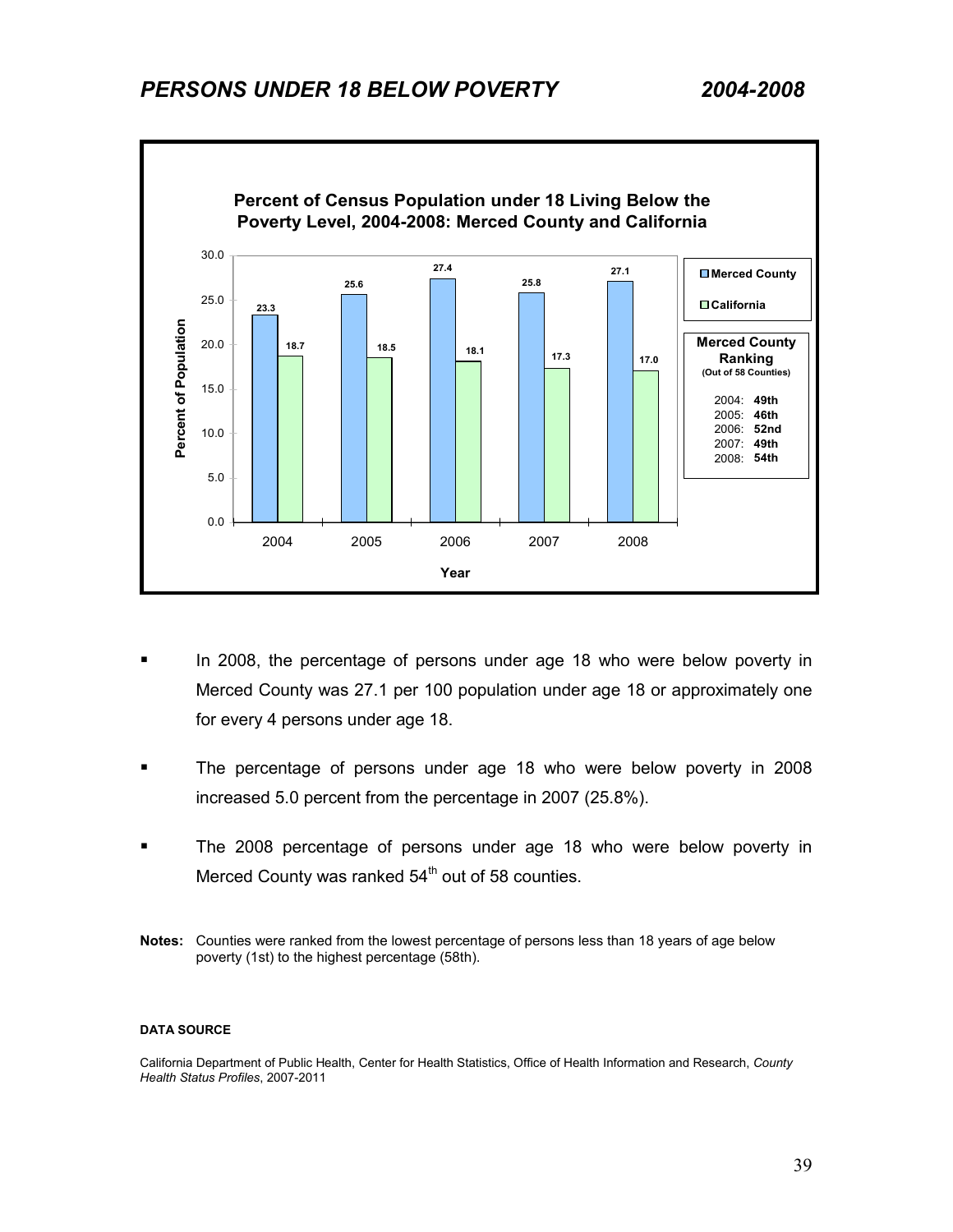# **TECHNICAL NOTES**

### **DATA SOURCES**

The California Department of Public Health (CDPH), Center for Health Statistics, Office of Health Information and Research, *County Health Status Profiles*, annual reports for the respective years 2007-2011 served as 1) the main source of data (excluding census population) for preparing the various charts and data summaries, 2) the technical notes contained in this document (pages 40 to 42).

Please note that the *County Health Status Profiles* annual reports, in keeping with the goal of using national standards, used the International Classification of Diseases, Tenth Revision (ICD-10) in the coding of mortality causes of death data and age-adjusted rates were calculated using the 2000 Standard Population. Please note that some of the Healthy People 2010 Objective target rates were changed beginning with the *2006 County Health Status Profiles* publication in accordance with midcourse review recommendations. For additional information on the Healthy People 2010 recommendations, visit the Centers for Disease Control and Prevention (CDC) online at http://wonder.cdc.gov/data2010/obj.htm

For further information on the general data limitations and methodology used in the *County Health Status Profiles* annual publications, visit the CDPH online at: http://www.cdph.ca.gov/programs/ohir/Pages/CHSP.aspx

### **CRUDE RATES AND AGE-ADJUSTED RATES**

The numerator data used to compute mortality rates and percentages were three-year averages compiled by county of residence of the decedent; mother's county of residence for birth data (including linked birth-death data for infant mortality); and county of residence for morbidity data, except for Tuberculosis, which was compiled by reporting jurisdiction. Three-year averages tend to reduce the year-to-year fluctuations and increase the stability of estimates.

A non-standardized rate (or "crude rate") is calculated by dividing the total number of events (e.g., deaths) by the total population at risk, then multiplying by a base (e.g., 100,000). Sub-populations such as counties with varying age compositions can have highly disparate crude death rates, since the risk of dying is primarily a function of age. Therefore, counties with a large component of elderly experience a higher death rate. The effect of different age compositions among counties or other demographic groups can be removed from the death rates by the "age-adjustment" process. This produces age-adjusted rates that permit comparisons among geographic and demographic groups and that are directly comparable with those HP 2010 National Objectives that are expressed as age-adjusted rates.

Age-adjusted death rates are hypothetical rates obtained by calculating age-specific rates for each county and multiplying these rates by proportions of the same age categories in a "standard population," then summing the apportioned specific rates to a county total. The "standard population" used in the age-adjusted rates in this report is the 2000 U.S. Standard Population. The age-adjusted rates put all counties on the same footing with respect to the effect of age and permit direct comparisons among counties. Data for the morbidity tables were not age-adjusted due to the unavailability of the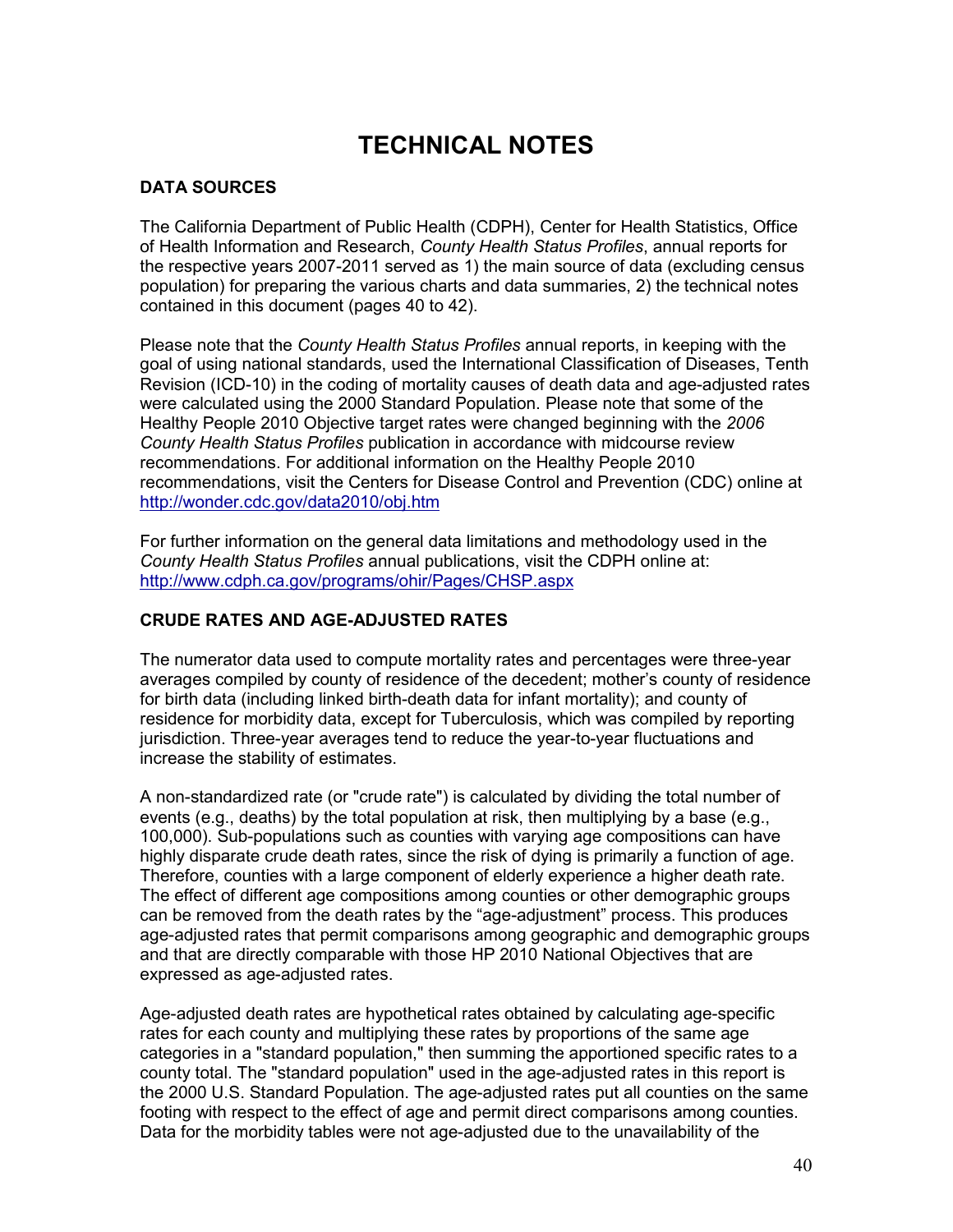morbidity data by age. Hence, only crude case rates were calculated. Although age and aging do affect morbidity, the effect is not as prominent as their effect on mortality. Birth cohort infant death rates are not age-adjusted. Since the deaths are linked to the births on a record-by-record basis, these rates are based on a numerator (deaths) and a denominator (births) from the same record.

This report contains vital statistics and morbidity data that show the population, number of events, crude rates, and age-adjusted death rates (when applicable) or percentages by Merced County and by the State of California. The Appendix provides a one-page summary of the Merced County Health Status Indicators for 2011 (reflecting various 2006 to 2009 data). The provided tables also show the upper and lower 95 percent confidence limits, which provide a means for assessing the degree of stability of the estimated rates and percentages. Vital statistics rates and percentages are subject to random variation, which is inversely related to the number of events (e.g., deaths) used to calculate the rates and percentages.

### **CHILDHOOD POVERTY**

Children under the age of 18 living in families with income at or below the poverty level define the category of the population under 18 below poverty. The percent of children under 18 in this category is an indicator of global risk factors that have implications for accessibility to health services.

### **BREASTFEEDING INITIATION DURING EARLY POSTPARTUM**

Two different versions of the Newborn Screening Test Form (Version C and Version D) were used by hospitals to collect infant feeding data in 2009. Because the wording of the infant feeding question was different on each form, 2009 data are shown side-by-side by type of form. This format was not consistent with that used for other indicators presented in the report and had to be excluded. Breastfeeding initiation data collection and reporting methods for 2010 will be more uniform allowing for inclusion in next years report.

Caution should be taken when analyzing breastfeeding initiation data alone because breastfeeding duration is not taken into consideration. Examination of breastfeeding initiation data along with duration data is recommended to thoroughly measure the effects of breastfeeding. Breastfeeding duration data are not presented in this report because county level duration data are not available.

### **RELIABILITY OF RATES**

All vital statistics rates, including morbidity rates, are subject to random variation. This variation is inversely related to the number of events (e.g., deaths) used to calculate the rate. Small frequencies in the occurrence of events result in a greater likelihood that random fluctuations will be found within a specified time period. Rare events are relatively less stable in their occurrence from observation to observation. As a consequence, counties with only a few deaths, or a few cases of morbidity, can have highly unstable rates from year-to-year. The observation of zero vital events is especially hazardous, regardless of the size of the population. This report reduces some year-toyear fluctuation in the occurrence of rare events by basing rates on three-year average numbers of vital events (e.g., 2006-2008), divided by the population in the middle year (e.g., 2007).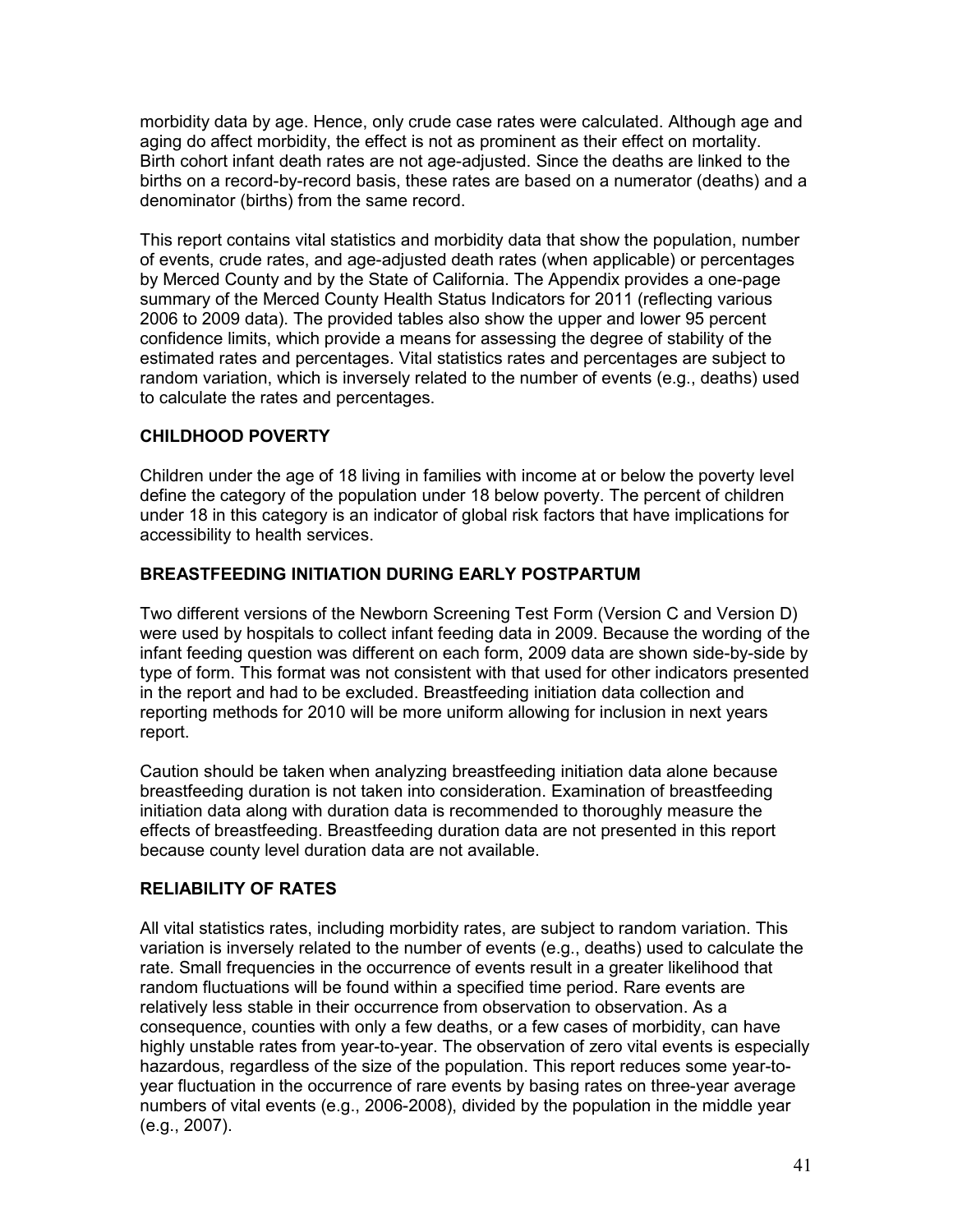### **SELECTED INDICATORS**

Health indicators are evaluated on a regular basis and changes are made based on survey responses from county health officers and county data managers concerning the value of continued reporting on indicators with a preponderance of unreliable rates and concerning the addition of new indicators valuable to public health monitoring and planning. Deaths due to Alzheimer's disease, chronic liver disease and cirrhosis, chronic lower respiratory disease, colorectal (colon) cancer, influenza/pneumonia, and prostate cancer as well as incidence of new gonorrhea cases were added to the CDPH *2007 County Health Status Profile* publication as a result of the survey respondents' interest in these health indicators.

### **COUNTY RANKINGS**

Data on each health indicator, except adequacy of prenatal care and breastfeeding initiation, are ranked in order by increasing rates or percentages; therefore, the county with the *lowest* rate or percentage is in the first rank while the county with the highest rate or percentage is in the fifty-eighth rank. Data for adequacy of prenatal care is displayed with the counties in rank order by decreasing percentages; therefore, the county having the *highest* percentage is in the first rank and the county with the lowest percentage is in the fifty-eighth rank. For all health indicators, counties with identical rates or percentages are ranked first by largest population or number of births, thus larger counties may appear ahead of smaller counties. The best and worst rankings were divided into thirtile groups:  $1<sup>st</sup> -19<sup>th</sup>$  (best) and  $39<sup>th</sup> -58<sup>th</sup>$  (worst).

#### **DATA DEFINITIONS**

**AGE-ADJUSTED MORTALITY RATE.** A mortality rate statistically modified to eliminate the effect of different age distributions in the different populations.

**BIRTH COHORT.** A group of people born during a particular period or year.

**INFANT MORTALITY.** The infant mortality rate is the number of deaths among infants under one year of age per 1,000 live births

**MORBIDITY RATE.** The incidence (i.e., the number of new cases of a specified condition during a specified interval of time) of a particular disease or disorder in a defined population, usually expressed as cases per 100 000 in one year.

**MORTALITY RATE.** A measure of the frequency of occurrence of death in a defined population during a specified interval of time, usually expressed as cases per 100 000 in one year.